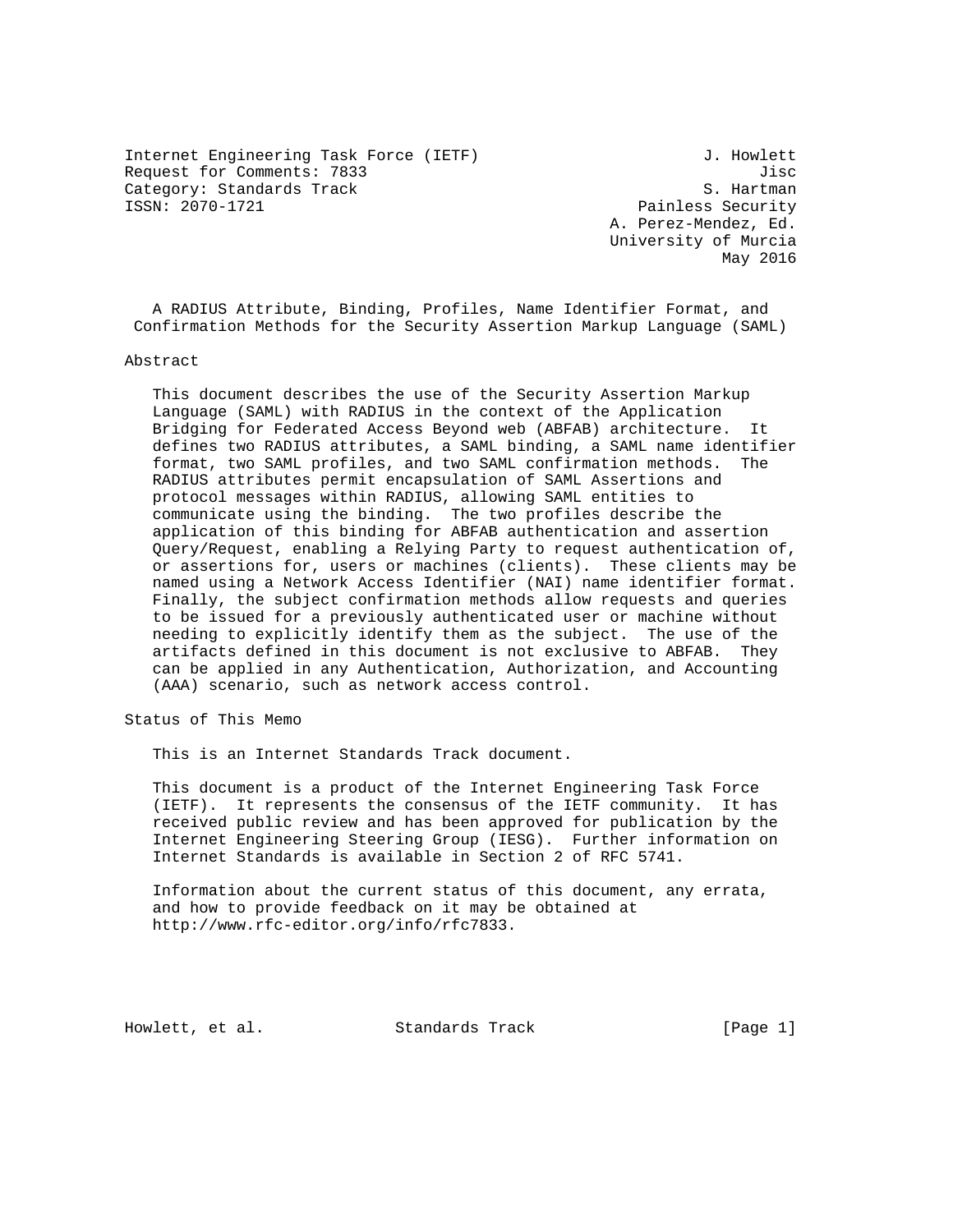## Copyright Notice

 Copyright (c) 2016 IETF Trust and the persons identified as the document authors. All rights reserved.

 This document is subject to BCP 78 and the IETF Trust's Legal Provisions Relating to IETF Documents (http://trustee.ietf.org/license-info) in effect on the date of publication of this document. Please review these documents carefully, as they describe your rights and restrictions with respect

 to this document. Code Components extracted from this document must include Simplified BSD License text as described in Section 4.e of the Trust Legal Provisions and are provided without warranty as described in the Simplified BSD License.

### Table of Contents

|                | 4.3.3. Mapping of AAA Names in SAML Metadata 11                   |
|----------------|-------------------------------------------------------------------|
|                | 4.3.4. Example of SAML Metadata That Includes AAA Names 13        |
|                |                                                                   |
|                |                                                                   |
| 5 <sub>1</sub> | Network Access Identifier Name Identifier Format 14               |
|                | 6. RADIUS State Confirmation Method Identifiers 15                |
|                |                                                                   |
|                |                                                                   |
|                |                                                                   |
|                |                                                                   |
|                | 7.3.1. Client Request to Relying Party 18                         |
|                | 7.3.2. Relying Party Issues < samlp: Authn Request>               |
|                | to Identity Provider 18                                           |
|                | 7.3.3. Identity Provider Identifies Client 18                     |
|                | 7.3.4. Identity Provider Issues <samlp:response></samlp:response> |
|                |                                                                   |
|                | 7.3.5. Relying Party Grants or Denies Access to Client  19        |

Howlett, et al. Standards Track [Page 2]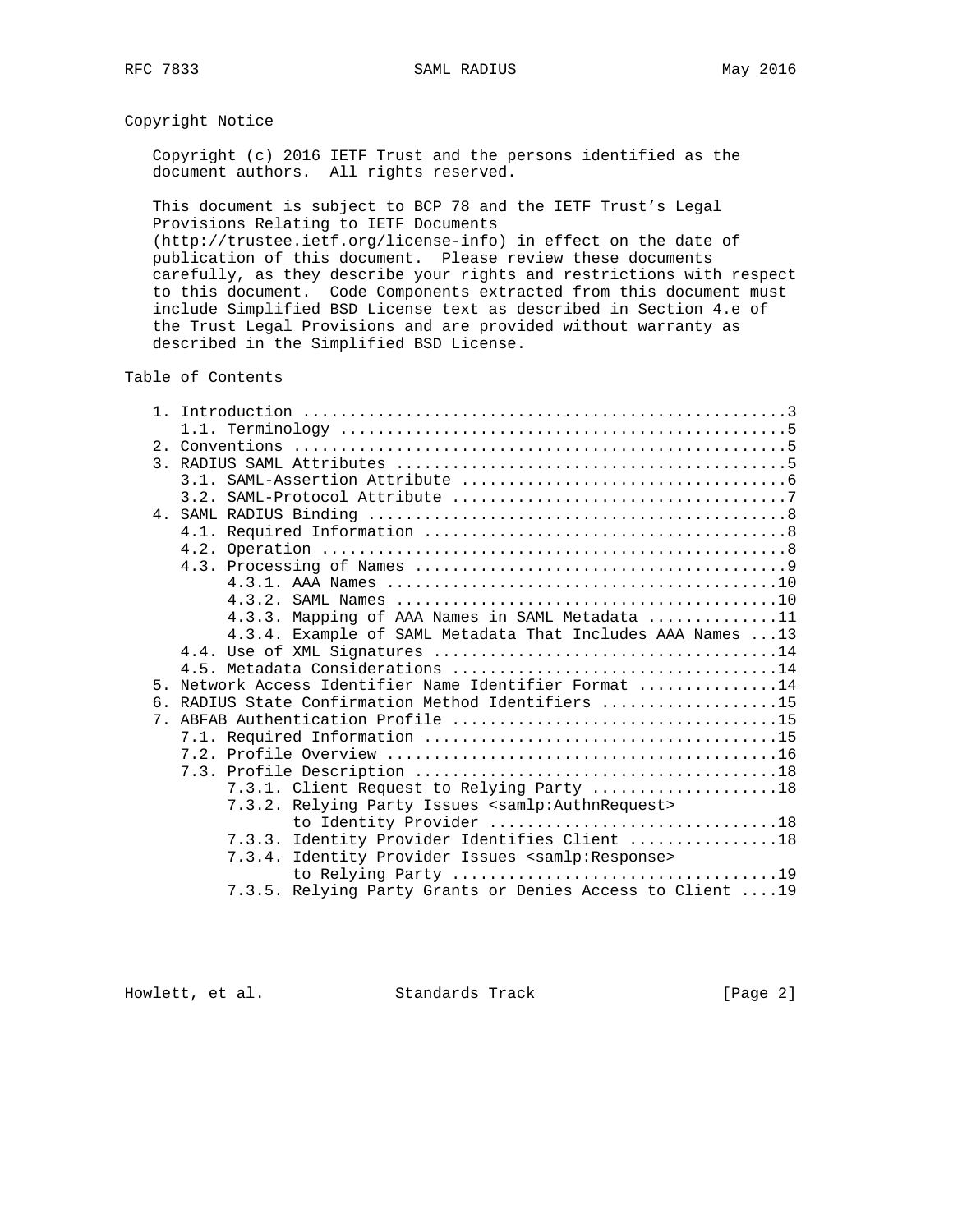| 7.4. Use of Authentication Request Protocol 19        |  |
|-------------------------------------------------------|--|
|                                                       |  |
| 7.4.2. < samlp: Response> Message Usage 20            |  |
| 7.4.3. < samlp: Response> Message Processing Rules 20 |  |
|                                                       |  |
| 7.4.5. Use of the SAML RADIUS Binding 21              |  |
| 7.4.6. Use of XML Signatures 21                       |  |
| 7.4.7. Metadata Considerations 21                     |  |
| 8. ABFAB Assertion Query/Request Profile 21           |  |
|                                                       |  |
|                                                       |  |
|                                                       |  |
| 8.3.1. Differences from the SAML V2.0 Assertion       |  |
| Query/Request Profile 23                              |  |
| 8.3.2. Use of the SAML RADIUS Binding 23              |  |
| 8.3.3. Use of XML Signatures 24                       |  |
| 8.3.4. Metadata Considerations 24                     |  |
|                                                       |  |
|                                                       |  |
|                                                       |  |
|                                                       |  |
|                                                       |  |
| 11.3. Registration of the ABFAB URN Namespace 27      |  |
|                                                       |  |
|                                                       |  |
|                                                       |  |
|                                                       |  |
|                                                       |  |
|                                                       |  |

#### 1. Introduction

 Within the ABFAB (Application Bridging for Federated Access Beyond web) architecture [RFC7831], it is often desirable to convey Security Assertion Markup Language (SAML) Assertions and protocol messages.

 SAML typically only considers the use of HTTP-based transports, known as bindings [OASIS.saml-bindings-2.0-os], which are primarily intended for use with the SAML V2.0 web browser single sign-on profile [OASIS.saml-profiles-2.0-os]. However, the goal of ABFAB is to extend the applicability of federated identity beyond the web to other applications by building on the Authentication, Authorization, and Accounting (AAA) framework. Consequently, there exists a requirement for SAML to integrate with the AAA framework and with protocols such as RADIUS [RFC2865] and Diameter [RFC6733], in addition to HTTP.

Howlett, et al. Standards Track [Page 3]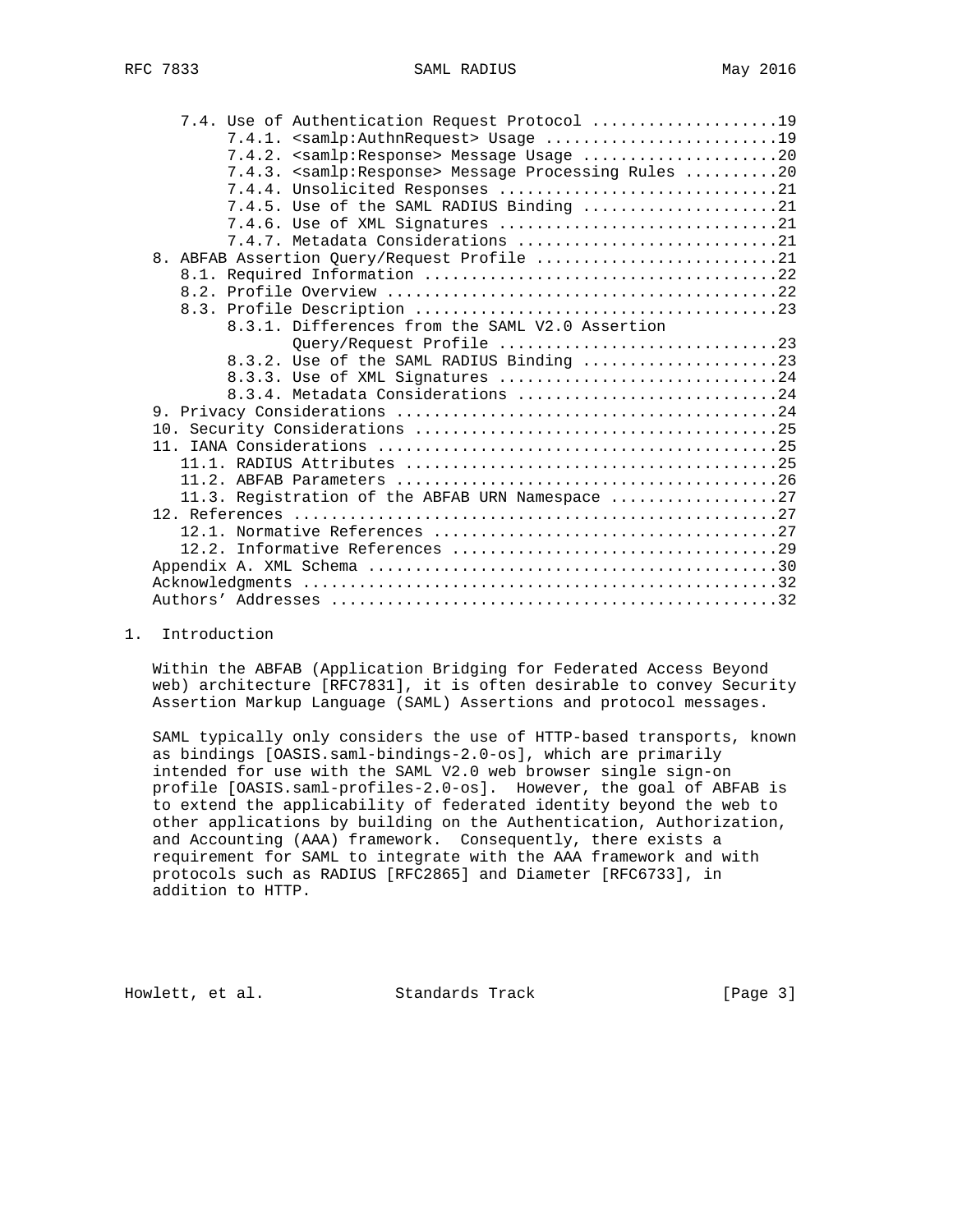In summary, this document specifies:

- o Two RADIUS attributes to encapsulate SAML Assertions and protocol messages, respectively.
- o A SAML RADIUS binding that defines how SAML Assertions and protocol messages can be transported by RADIUS within a SAML exchange.
- o A SAML name identifier format in the form of a Network Access Identifier.
- o A profile of the SAML Authentication Request Protocol that uses the SAML RADIUS binding to effect SAML-based authentication and authorization.
- o A profile of the SAML Assertion Query and Request Protocol that uses the SAML RADIUS binding to effect the query and request of SAML Assertions.
- o Two SAML subject confirmation methods for indicating that a user or machine client is the subject of an assertion.

 This document adheres to the guidelines stipulated by [OASIS.saml-bindings-2.0-os] and [OASIS.saml-profiles-2.0-os] for defining new SAML bindings and profiles, respectively, and other conventions applied formally or otherwise within SAML. In particular, this document provides a "Required Information" section for the binding (Section 4.1) and profiles (Sections 7.1 and 8.1) that enumerate:

- o A URI that uniquely identifies the protocol binding or profile.
- o Postal or electronic contact information for the author.
- o A reference to previously defined bindings or profiles that the new binding updates or obsoletes.
- o In the case of a profile, any SAML confirmation method identifiers defined and/or utilized by the profile.

Howlett, et al. Standards Track [Page 4]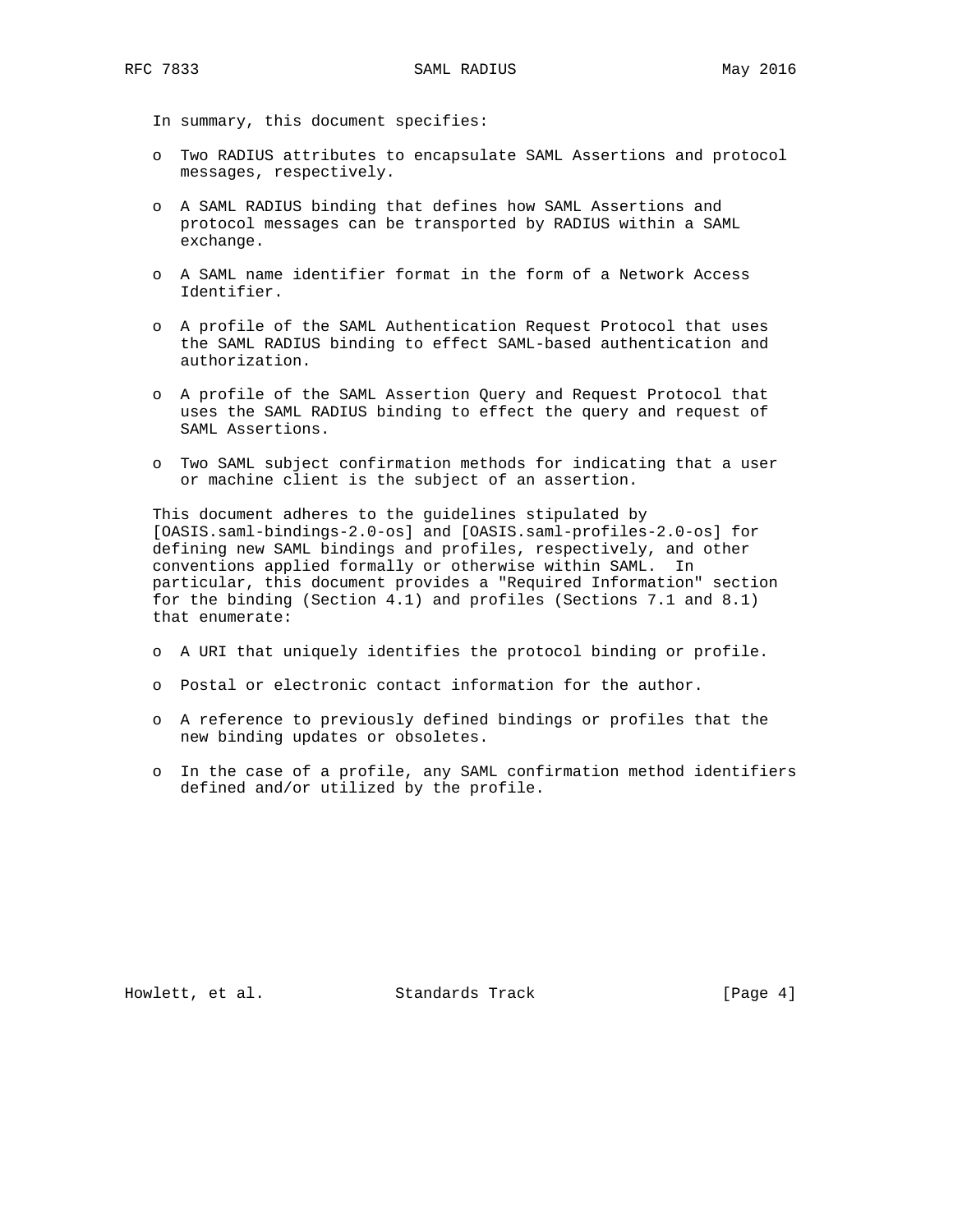### 1.1. Terminology

 This document uses terminology from a number of related standards that tend to adopt different terms for similar or identical concepts. In general, this document uses, when possible, the ABFAB term for the entity, as described in [RFC7831]. For reference, we include the following table, which maps the different terms into a single view. (In this document, "NAS" refers to a network access server, and "AS" refers to an authentication server.)

| Protocol | Client               | Relying Party                             | Identity Provider                        |
|----------|----------------------|-------------------------------------------|------------------------------------------|
| ABFAB    | Client               | Relying Party                             | Identity Provider                        |
| SAML     | Subject<br>Principal | Service Provider<br>Requester<br>Consumer | Identity Provider<br>Responder<br>Issuer |
| RADIUS   | User                 | NAS<br>RADIUS client                      | AS<br>RADIUS server                      |

### Table 1: Terminology

#### 2. Conventions

 The key words "MUST", "MUST NOT", "REQUIRED", "SHALL", "SHALL NOT", "SHOULD", "SHOULD NOT", "RECOMMENDED", "MAY", and "OPTIONAL" in this document are to be interpreted as described in RFC 2119 [RFC2119].

3. RADIUS SAML Attributes

 The SAML RADIUS binding defined in Section 4 of this document uses two attributes to convey SAML Assertions and protocol messages [OASIS.saml-core-2.0-os]. Owing to the typical size of these structures, these attributes use the "Long Extended Type" format [RFC6929] to encapsulate their data. RADIUS entities MUST NOT include both attributes in the same RADIUS message, as they represent exclusive alternatives to convey SAML information.

Howlett, et al. Standards Track [Page 5]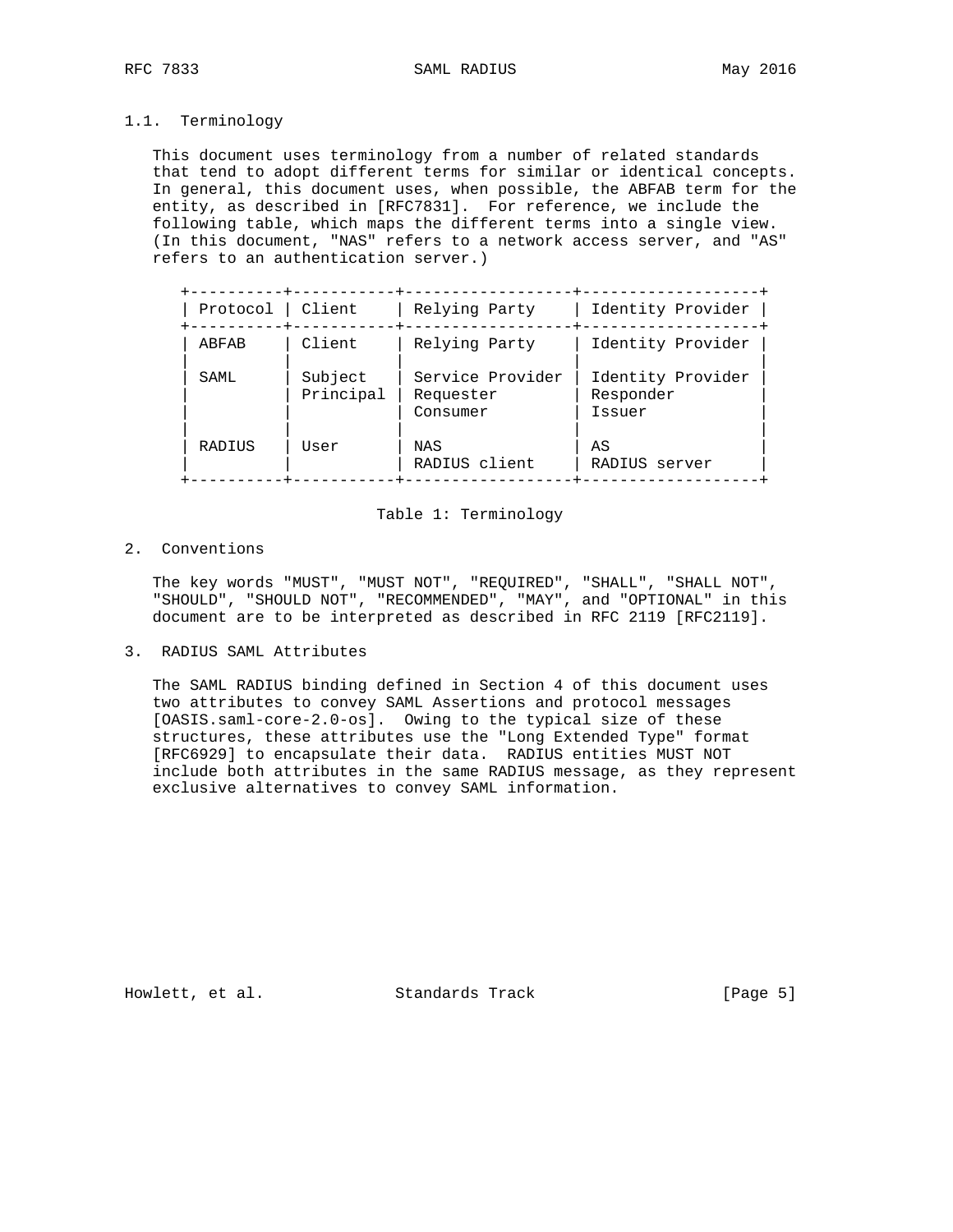RFC 7833 SAML RADIUS SAME RECORD May 2016

## 3.1. SAML-Assertion Attribute

 This attribute is used to encode a SAML Assertion. Figure 1 represents the format of this attribute.

1 2 3 0 1 2 3 4 5 6 7 8 9 0 1 2 3 4 5 6 7 8 9 0 1 2 3 4 5 6 7 8 9 0 1 +-+-+-+-+-+-+-+-+-+-+-+-+-+-+-+-+-+-+-+-+-+-+-+-+-+-+-+-+-+-+-+-+ | Type | Length | Extended-Type |M| Reserved | +-+-+-+-+-+-+-+-+-+-+-+-+-+-+-+-+-+-+-+-+-+-+-+-+-+-+-+-+-+-+-+-+ | Value... +-+-+-+-+-+-+-+-+-+-+-+-+-+-+-+-+-+-+-+-+-+-+-+-+-+-+-+-+-+-+-+-+



Type

245

Length

 $>= 5$ 

Extended-Type

1

M (More)

As described in [RFC6929].

#### Reserved

As described in [RFC6929].

### Value

One or more octets encoding a SAML Assertion.

Howlett, et al. Standards Track [Page 6]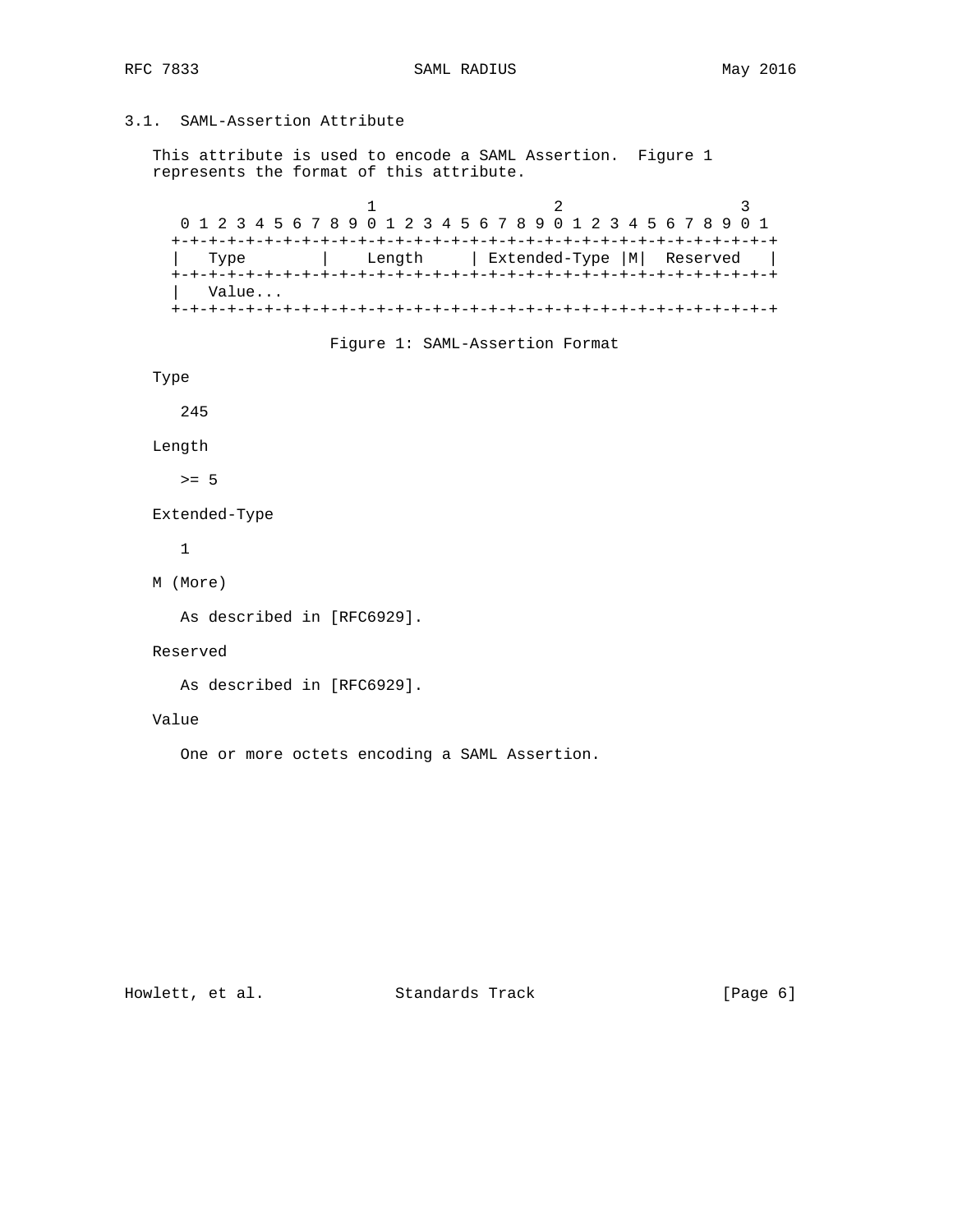RFC 7833 SAML RADIUS SAME RECORD May 2016

## 3.2. SAML-Protocol Attribute

 This attribute is used to encode a SAML protocol message. Figure 2 represents the format of this attribute.

1 2 3 0 1 2 3 4 5 6 7 8 9 0 1 2 3 4 5 6 7 8 9 0 1 2 3 4 5 6 7 8 9 0 1 +-+-+-+-+-+-+-+-+-+-+-+-+-+-+-+-+-+-+-+-+-+-+-+-+-+-+-+-+-+-+-+-+ | Type | Length | Extended-Type |M| Reserved | +-+-+-+-+-+-+-+-+-+-+-+-+-+-+-+-+-+-+-+-+-+-+-+-+-+-+-+-+-+-+-+-+ | Value... +-+-+-+-+-+-+-+-+-+-+-+-+-+-+-+-+-+-+-+-+-+-+-+-+-+-+-+-+-+-+-+-+

#### Figure 2: SAML-Protocol Format

Type

245

Length

>= 5

Extended-Type

2

M (More)

As described in [RFC6929].

#### Reserved

As described in [RFC6929].

### Value

One or more octets encoding a SAML protocol message.

Howlett, et al. Standards Track [Page 7]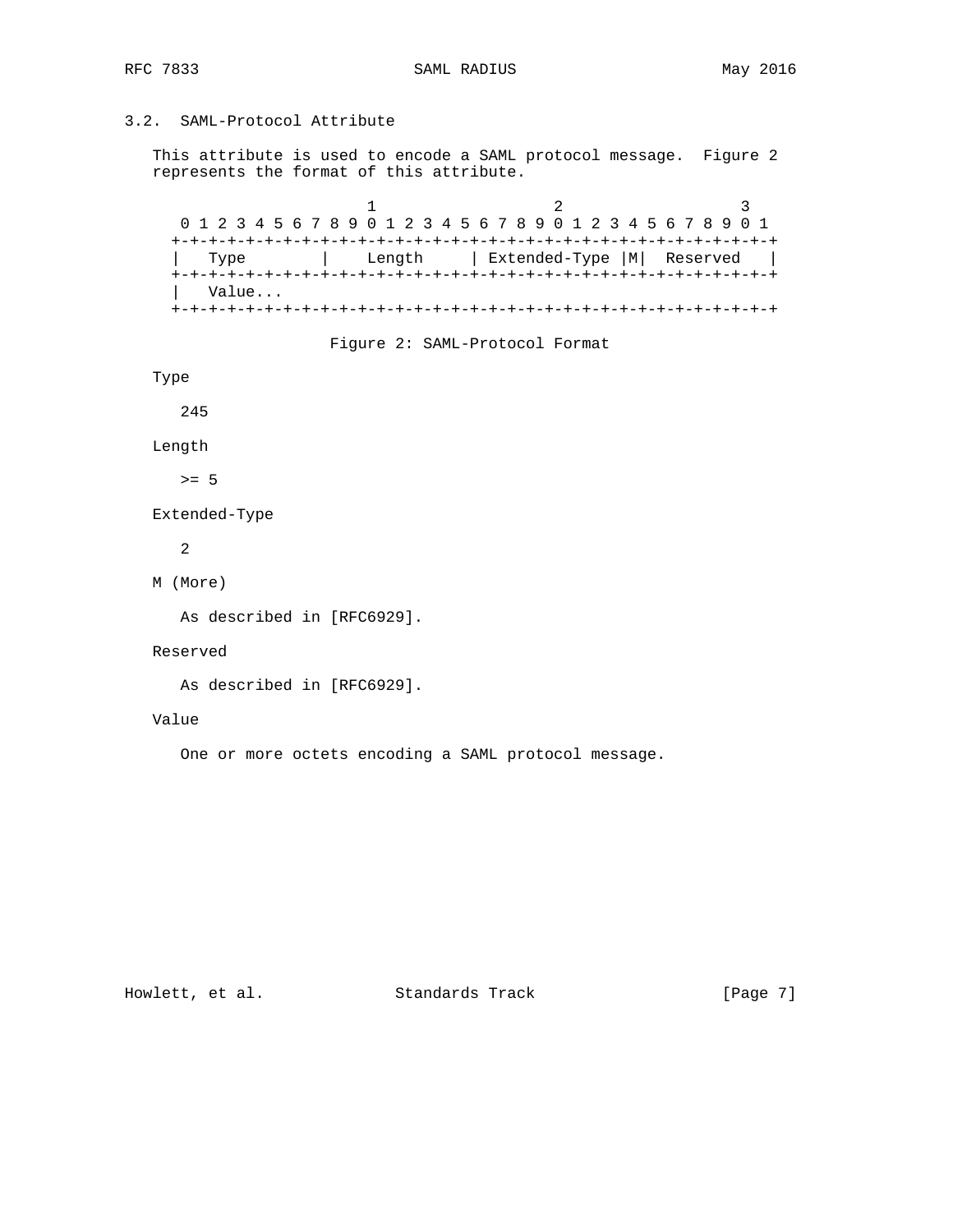## 4. SAML RADIUS Binding

 The SAML RADIUS binding defines how RADIUS [RFC2865] can be used to enable a RADIUS client and server to exchange SAML Assertions and protocol messages.

#### 4.1. Required Information

Identification: urn:ietf:params:abfab:bindings:radius

Contact information: iesg@ietf.org

Updates: None.

#### 4.2. Operation

 In this specification, the Relying Party (RP) MUST trust any statement in the SAML messages from the Identity Provider (IdP) in the same way that it trusts information contained in RADIUS attributes. These entities MUST trust the RADIUS infrastructure to provide integrity of the SAML messages.

 Hence, it is REQUIRED that the RADIUS exchange be protected using Transport Layer Security (TLS) encryption for RADIUS [RFC6614] to provide confidentiality and integrity protection, unless alternative methods to ensure them are used, such as IPsec tunnels or a sufficiently secure internal network.

 Implementations of this profile can take advantage of mechanisms to permit the transport of longer SAML messages over RADIUS transports, such as the support of fragmentation of RADIUS packets [RFC7499] or larger packets for RADIUS over TCP [RADIUS-Large-Pkts].

 There are two system models for the use of SAML over RADIUS. The first is a request-response model, using the RADIUS SAML-Protocol attribute defined in Section 3 to encapsulate the SAML protocol messages.

 1. The RADIUS client, acting as an RP, transmits a SAML request element within a RADIUS Access-Request message. This message MUST include a single instance of the RADIUS User-Name attribute whose value MUST conform to the Network Access Identifier [RFC7542] scheme. The RP MUST NOT include more than one SAML request element.

Howlett, et al. Standards Track [Page 8]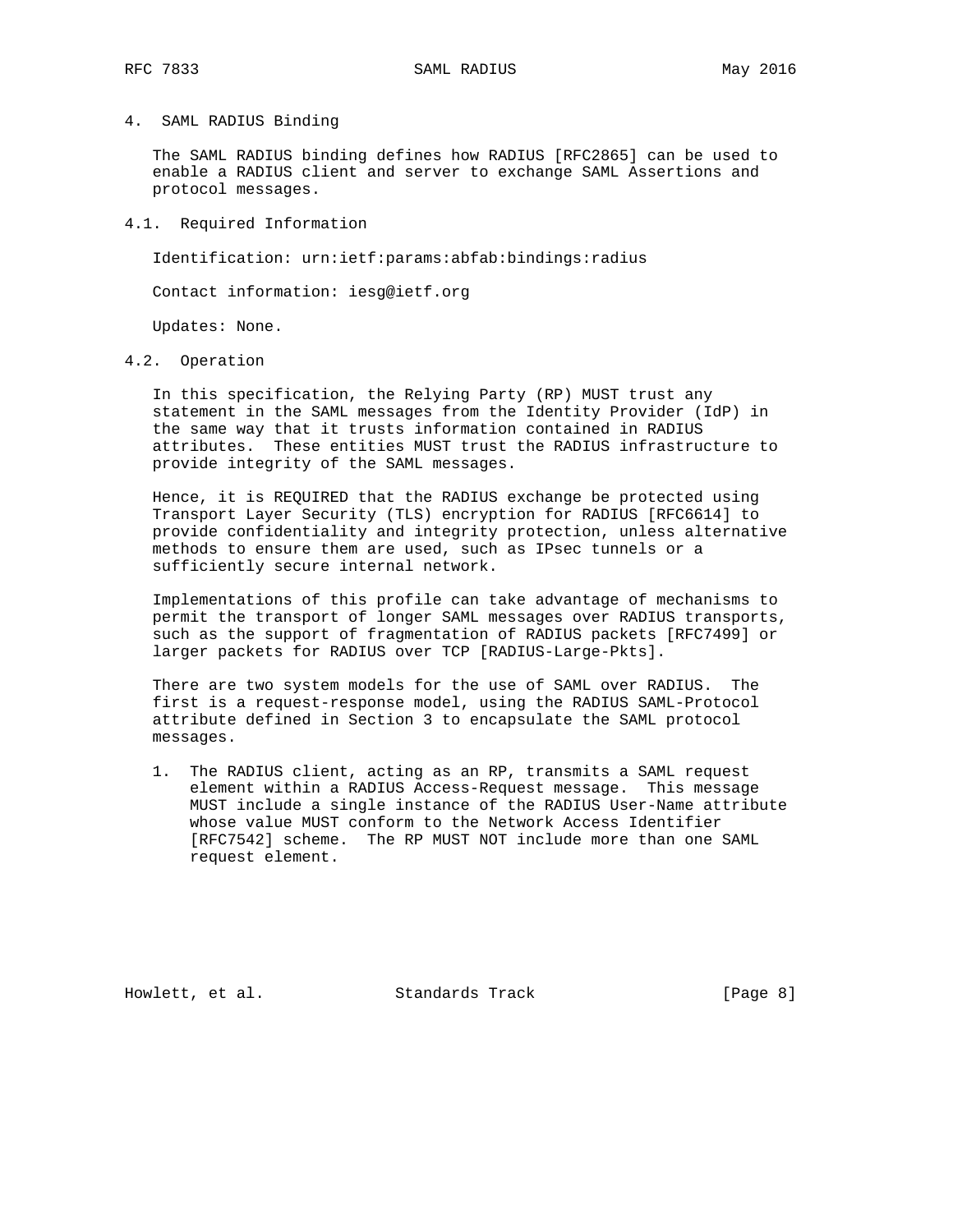2. The RADIUS server, acting as an IdP, returns a SAML protocol message within a RADIUS Access-Accept or Access-Reject message. These messages necessarily conclude a RADIUS exchange, and therefore this is the only opportunity for the IdP to send a response in the context of this exchange. The IdP MUST NOT include more than one SAML response. An IdP that refuses to perform a message exchange with the RP can silently discard the SAML request (this could subsequently be followed by a RADIUS Access-Reject, as the same conditions that cause the IdP to discard the SAML request may also cause the RADIUS server to fail to authenticate).

 The second system model permits a RADIUS server acting as an IdP to use the RADIUS SAML-Assertion attribute defined in Section 3 to encapsulate an unsolicited SAML Assertion. This attribute MUST be included in a RADIUS Access-Accept message. When included, the attribute MUST contain a single SAML Assertion.

 RADIUS servers MUST NOT include both the SAML-Protocol and the SAML-Assertion attribute in the same RADIUS message. If an IdP is producing a response to a SAML request, then the first system model is used. An IdP MAY ignore a SAML request and send an unsolicited assertion using the second system model (that is, using the RADIUS SAML-Assertion attribute).

 In either system model, IdPs SHOULD return a RADIUS State attribute as part of the Access-Accept message so that future SAML queries or requests can be run against the same context of an authentication exchange.

 This binding is intended to be composed with other uses of RADIUS, such as network access. Therefore, other arbitrary RADIUS attributes MAY be used in either the request or response.

 In the case of a SAML processing error, the RADIUS server MAY include a SAML response message with an appropriate value for the <samlp:Status> element within the Access-Accept or Access-Reject packet to notify the client. Alternatively, the RADIUS server can respond without a SAML-Protocol attribute.

#### 4.3. Processing of Names

 SAML entities using profiles making use of this binding will typically possess both the SAML and AAA names of their correspondents. Frequently, these entities will need to apply policies using these names -- for example, when deciding to release attributes. Often, these policies will be security-sensitive, and so it is important that policy is applied on these names consistently.

Howlett, et al. Standards Track [Page 9]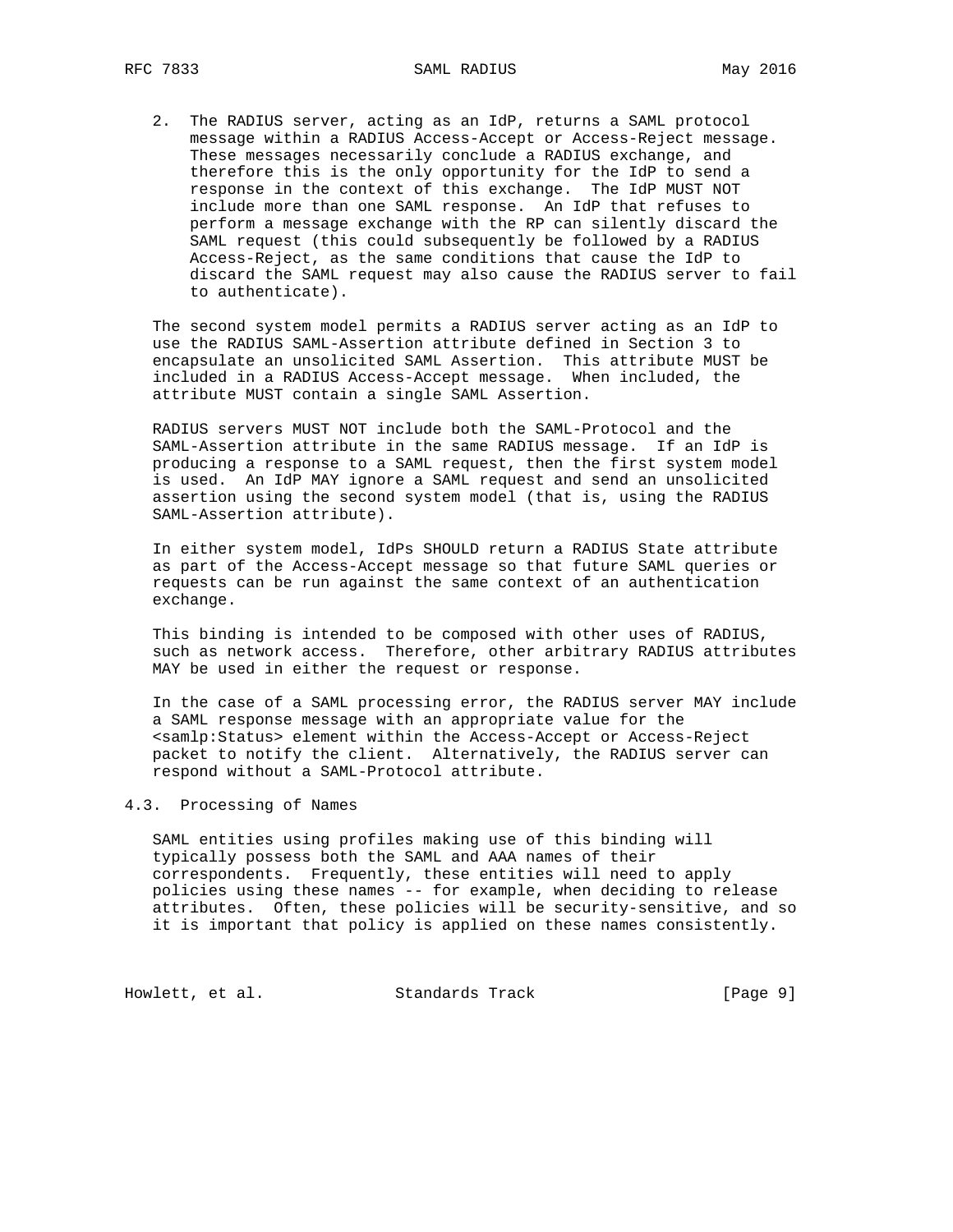### 4.3.1. AAA Names

 These rules relate to the processing of AAA names by SAML entities using profiles making use of this binding.

- o IdPs SHOULD apply policy based on the RP's identity associated with the RADIUS Access-Request.
- o RPs SHOULD apply policy based on the NAI realm associated with the RADIUS Access-Accept.
- 4.3.2. SAML Names

 These rules relate to the processing of SAML names by SAML entities using profiles making use of this binding.

 IdPs MAY apply policy based on the RP's SAML entityID. In such cases, at least one of the following methods is required in order to establish a relationship between the SAML name and the AAA name of the RP:

- o RADIUS client identity in trusted SAML metadata (as described in Section 4.3.3).
- o RADIUS client identity in trusted digitally signed SAML request.

 A digitally signed SAML request without the RADIUS client identity is not sufficient, since a malicious RADIUS entity can observe a SAML message and include it in a different RADIUS message without the consent of the issuer of that SAML message. If an IdP were to process the SAML message without confirming that it applied to the RADIUS message, inappropriate policy would be used.

 RPs MAY apply policy based on the SAML issuer's entityID. In such cases, at least one of the following methods is required in order to establish a relationship between the SAML name and the AAA name of the IdP:

- o RADIUS realm in trusted SAML metadata (as described in Section 4.3.3).
- o RADIUS realm in trusted digitally signed SAML response or assertion.

 A digitally signed SAML response alone is not sufficient, for the same reasons as those described above for SAML requests.

Howlett, et al. Standards Track [Page 10]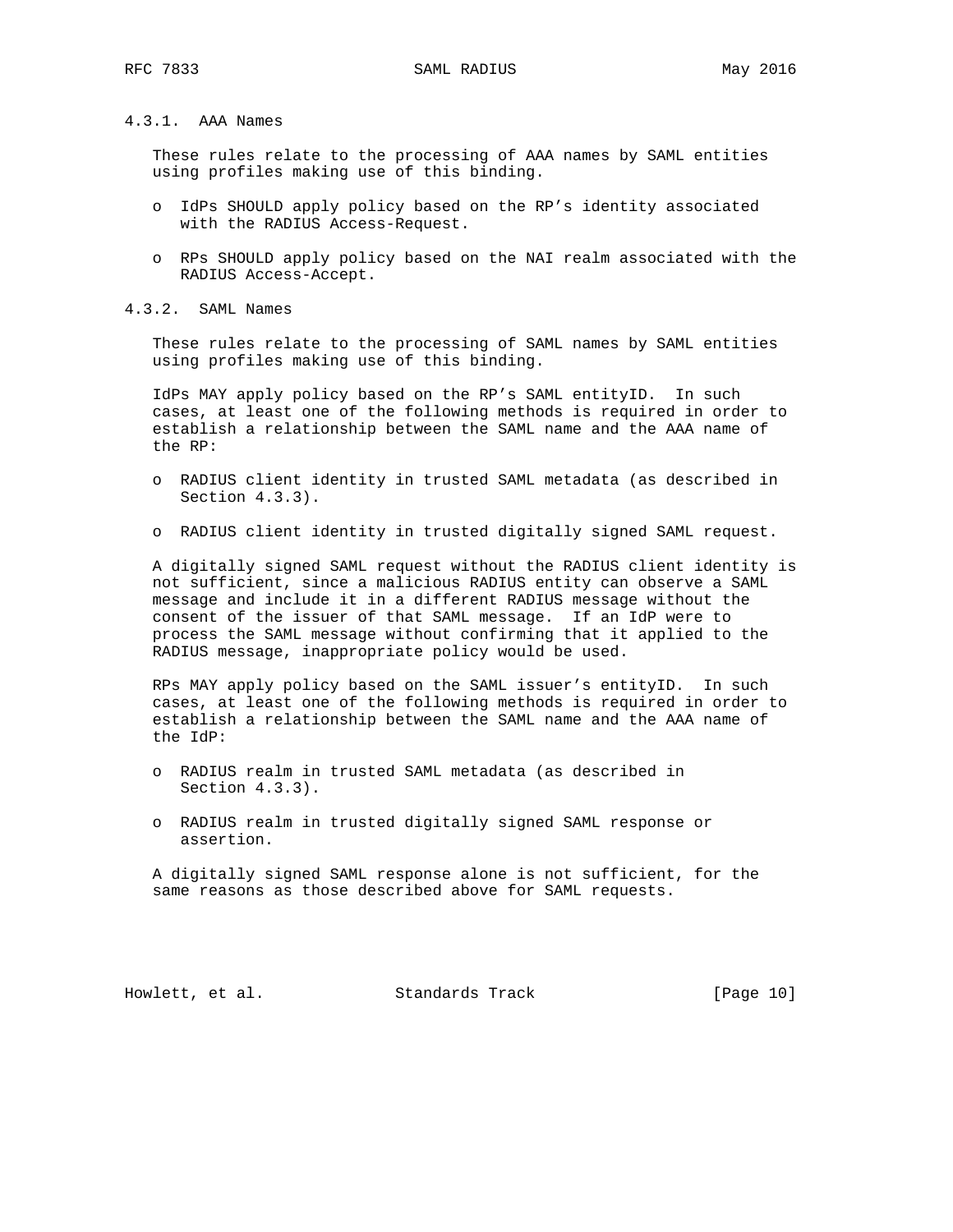4.3.3. Mapping of AAA Names in SAML Metadata

 This section defines extensions to the SAML metadata schema [OASIS.saml-metadata-2.0-os] that are required in order to represent AAA names associated with a particular <EntityDescriptor> element.

 In SAML metadata, a single entity may act in many different roles in the support of multiple profiles. This document defines two new roles: RADIUS IdP and RADIUS RP, requiring the declaration of two new subtypes of RoleDescriptorType: RADIUSIDPDescriptorType and RADIUSRPDescriptorType. These subtypes contain the additional elements required to represent AAA names for IdP and RP entities, respectively.

4.3.3.1. RADIUSIDPDescriptorType

 The RADIUSIDPDescriptorType complex type extends RoleDescriptorType with elements common to IdPs that support RADIUS. It contains the following additional elements:

- <RADIUSIDPService> [Zero or More] Zero or more elements of type EndpointType that describe RADIUS endpoints that are associated with the entity.
- <RADIUSRealm> [Zero or More] Zero or more elements of type string that represent the acceptable values of the RADIUS realm associated with the entity, obtained from the realm part of the RADIUS User-Name attribute.

Howlett, et al. Standards Track [Page 11]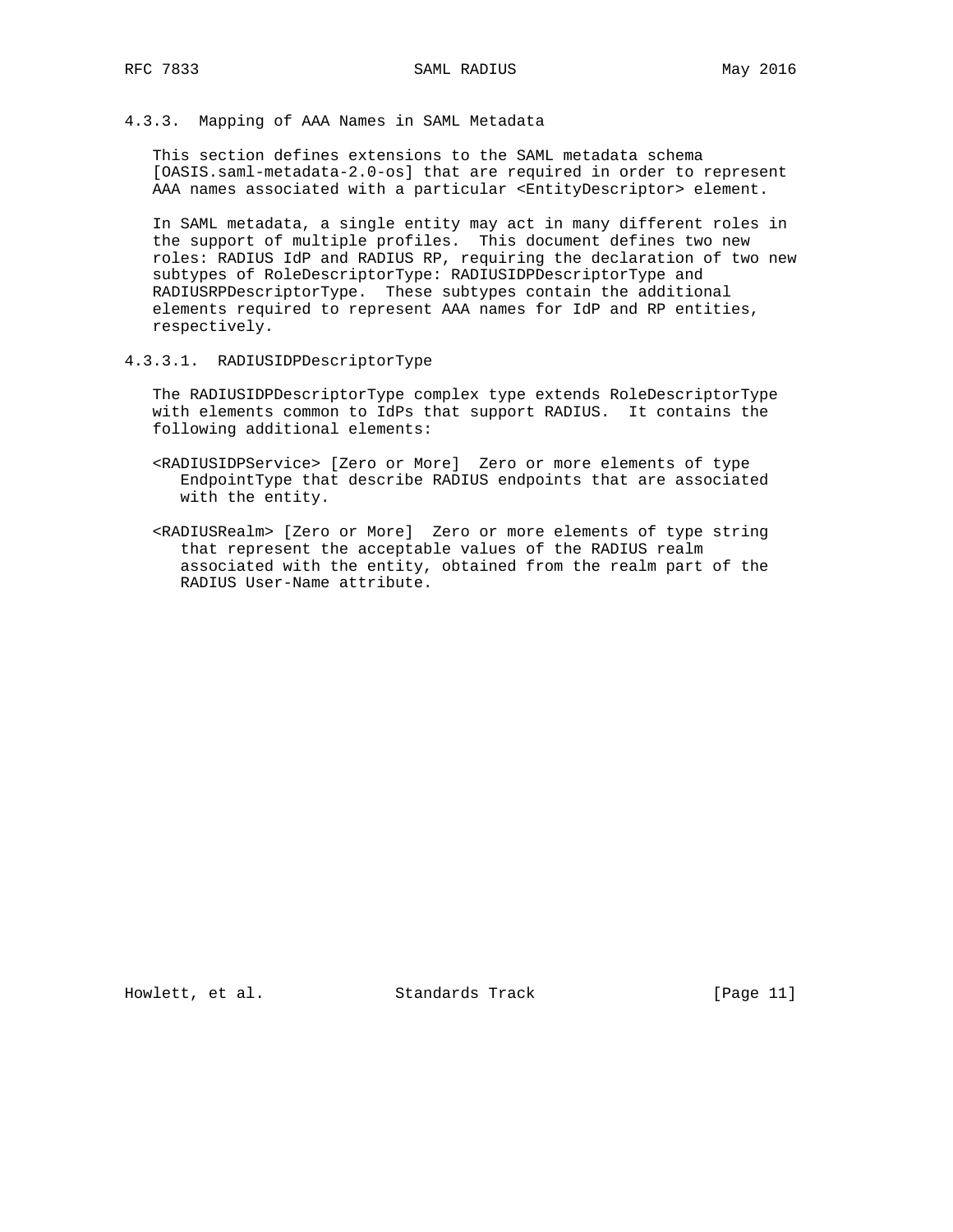The following schema fragment defines the RADIUSIDPDescriptorType complex type:

```
 <complexType name="RADIUSIDPDescriptorType">
   <complexContent>
     <extension base="md:RoleDescriptorType">
       <sequence>
         <element ref="abfab:RADIUSIDPService"
                       minOccurs="0" maxOccurs="unbounded"/>
         <element ref="abfab:RADIUSRealm"
                       minOccurs="0" maxOccurs="unbounded"/>
       </sequence>
     </extension>
   </complexContent>
 </complexType>
 <element name="RADIUSIDPService" type="md:EndpointType"/>
 <element name="RADIUSRealm" type="string"/>
```
Figure 3: RADIUSIDPDescriptorType Schema

4.3.3.2. RADIUSRPDescriptorType

 The RADIUSRPDescriptorType complex type extends RoleDescriptorType with elements common to RPs that support RADIUS. It contains the following additional elements:

- <RADIUSRPService> [Zero or More] Zero or more elements of type EndpointType that describe RADIUS endpoints that are associated with the entity.
- <RADIUSNasIpAddress> [Zero or More] Zero or more elements of type string that represent the acceptable values of the RADIUS NAS-IP-Address or NAS-IPv6-Address attributes associated with the entity.
- <RADIUSNasIdentifier> [Zero or More] Zero or more elements of type string that represent the acceptable values of the RADIUS NAS-Identifier attribute associated with the entity.
- <RADIUSGssEapName> [Zero or More] Zero or more elements of type string that represent the acceptable values of the GSS-API Mechanism for the Extensible Authentication Protocol (GSS-EAP) acceptor name associated with the entity. The format for this name is described in Section 3.1 of [RFC7055], while Section 3.4 of [RFC7055] describes how that name is decomposed and transported using RADIUS attributes.

Howlett, et al. Standards Track [Page 12]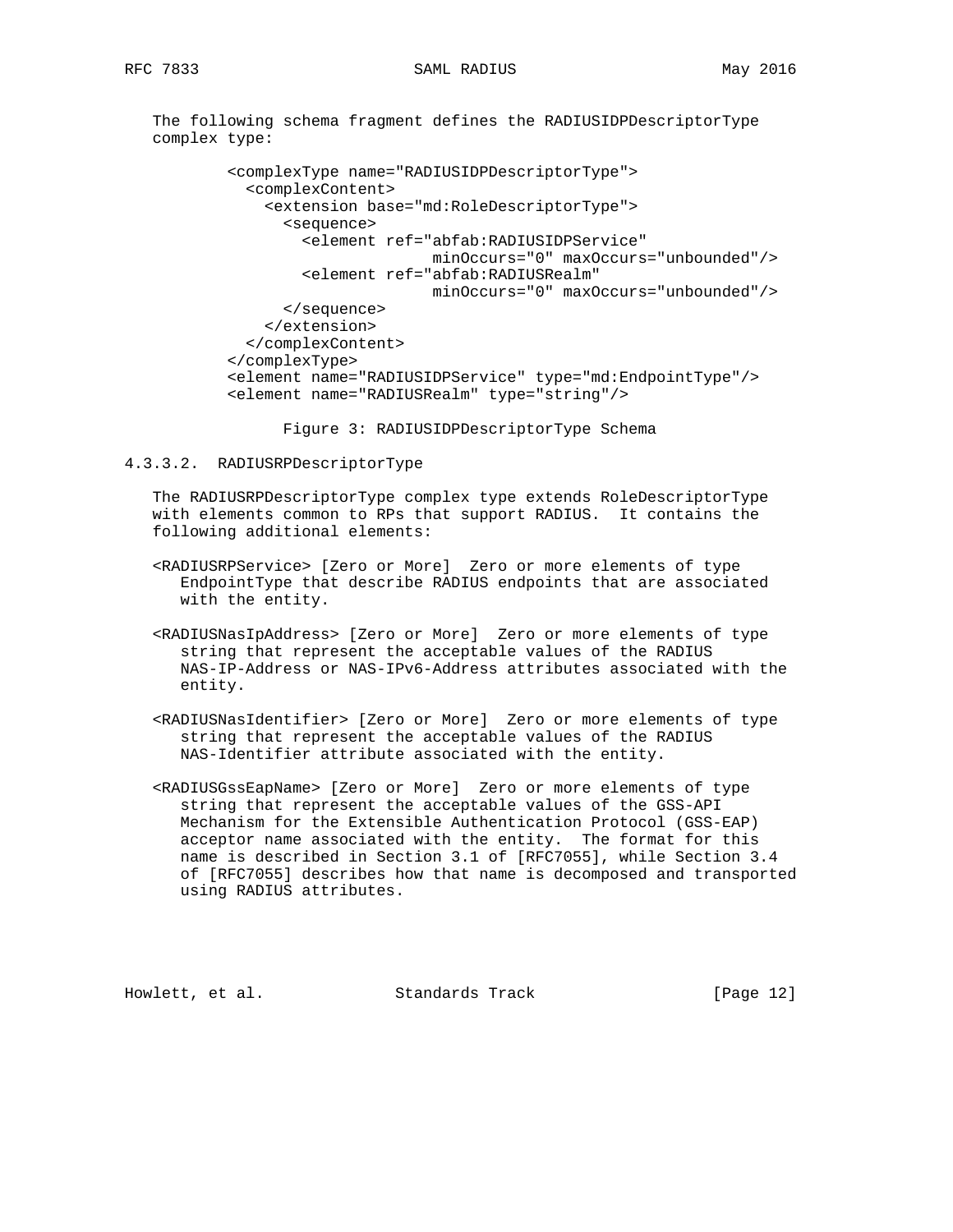```
 The following schema fragment defines the RADIUSRPDescriptorType
    complex type:
        <complexType name="RADIUSRPDescriptorType">
          <complexContent>
            <extension base="md:RoleDescriptorType">
              <sequence>
                <element ref="md:RADIUSRPService"
                              minOccurs="0" maxOccurs="unbounded"/>
                <element ref="md:RADIUSNasIpAddress"
                              minOccurs="0" maxOccurs="unbounded"/>
                <element ref="md:RADIUSNasIdentifier"
                              minOccurs="0" maxOccurs="unbounded"/>
                <element ref="md:RADIUSGssEapName"
                              minOccurs="0" maxOccurs="unbounded"/>
              </sequence>
            </extension>
          </complexContent>
        </complexType>
        <element name="RADIUSRPService" type="md:EndpointType"/>
        <element name="RADIUSNasIpAddress" type="string"/>
        <element name="RADIUSNasIdentifier" type="string"/>
        <element name="RADIUSGssEapName" type="string"/>
                   Figure 4: RADIUSRPDescriptorType Schema
4.3.4. Example of SAML Metadata That Includes AAA Names
    Figures 5 and 6 illustrate examples of metadata that includes AAA
   names for an IdP and an RP, respectively. The IdP's SAML name is
    "https://IdentityProvider.com/", whereas its RADIUS realm is
    "idp.com". The RP's SAML name is "https://RelyingParty.com/SAML",
   being its GSS-EAP acceptor name "nfs/fileserver.rp.com@RP.COM".
<EntityDescriptor
   xmlns="urn:oasis:names:tc:SAML:2.0:metadata"
   xmlns:xsi="http://www.w3.org/2001/XMLSchema-instance"
    xmlns:abfab="urn:ietf:params:xml:ns:abfab"
    entityID="https://IdentityProvider.com/SAML">
    <RoleDescriptor
      xsi:type="abfab:RADIUSIDPDescriptorType"
       protocolSupportEnumeration="urn:oasis:names:tc:SAML:2.0:protocol">
        <RADIUSRealm>idp.com</RADIUSRealm>
    </RoleDescriptor>
</EntityDescriptor>
```
### Figure 5: Metadata for the IdP

Howlett, et al. Standards Track [Page 13]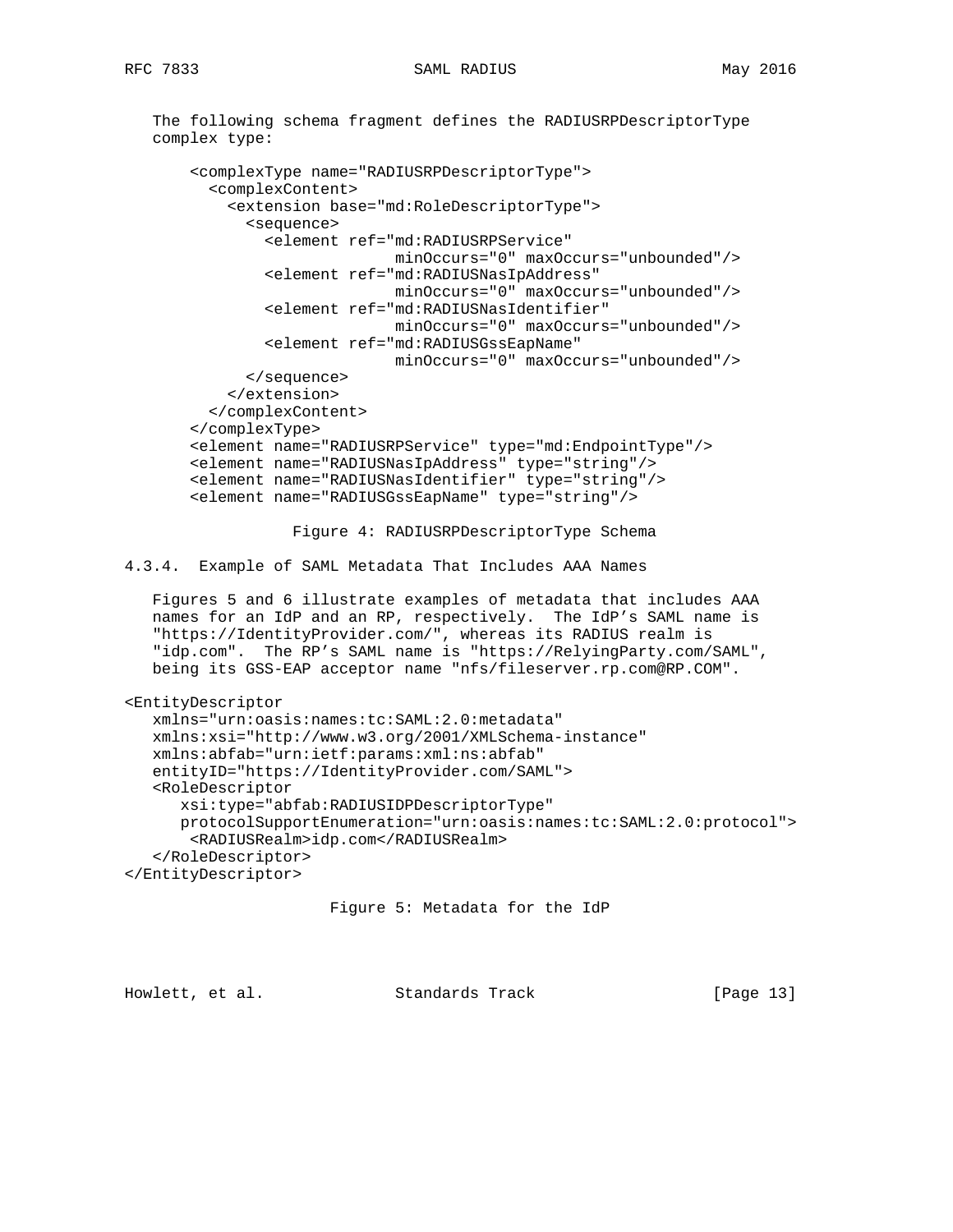<EntityDescriptor xmlns="urn:oasis:names:tc:SAML:2.0:metadata" xmlns:xsi="http://www.w3.org/2001/XMLSchema-instance" xmlns:abfab="urn:ietf:params:xml:ns:abfab" entityID="https://RelyingParty.com/SAML"> <RoleDescriptor xsi:type="abfab:RADIUSRPDescriptorType" protocolSupportEnumeration="urn:oasis:names:tc:SAML:2.0:protocol"> <RADIUSGssEapName>nfs/fileserver.rp.com@RP.COM</RADIUSGssEapName> </RoleDescriptor> </EntityDescriptor>

Figure 6: Metadata for the RP

4.4. Use of XML Signatures

 This binding calls for the use of SAML elements that support XML signatures. To promote interoperability, implementations of this binding MUST support a default configuration that does not require the use of XML signatures. Implementations MAY choose to use XML signatures.

4.5. Metadata Considerations

 This binding, and the profiles, are mostly intended to be used without metadata. In this usage, RADIUS infrastructure is used to provide integrity and naming of the SAML messages and assertions. RADIUS configuration is used to provide policy, including which attributes are accepted from an RP and which attributes are sent by an IdP.

 Nevertheless, if metadata is used, the roles described in Section 4.3.3 MUST be present.

5. Network Access Identifier Name Identifier Format

URI: urn:ietf:params:abfab:nameid-format:nai

 Indicates that the content of the element is in the form of a Network Access Identifier (NAI) using the syntax described by [RFC7542].

Howlett, et al. Standards Track [Page 14]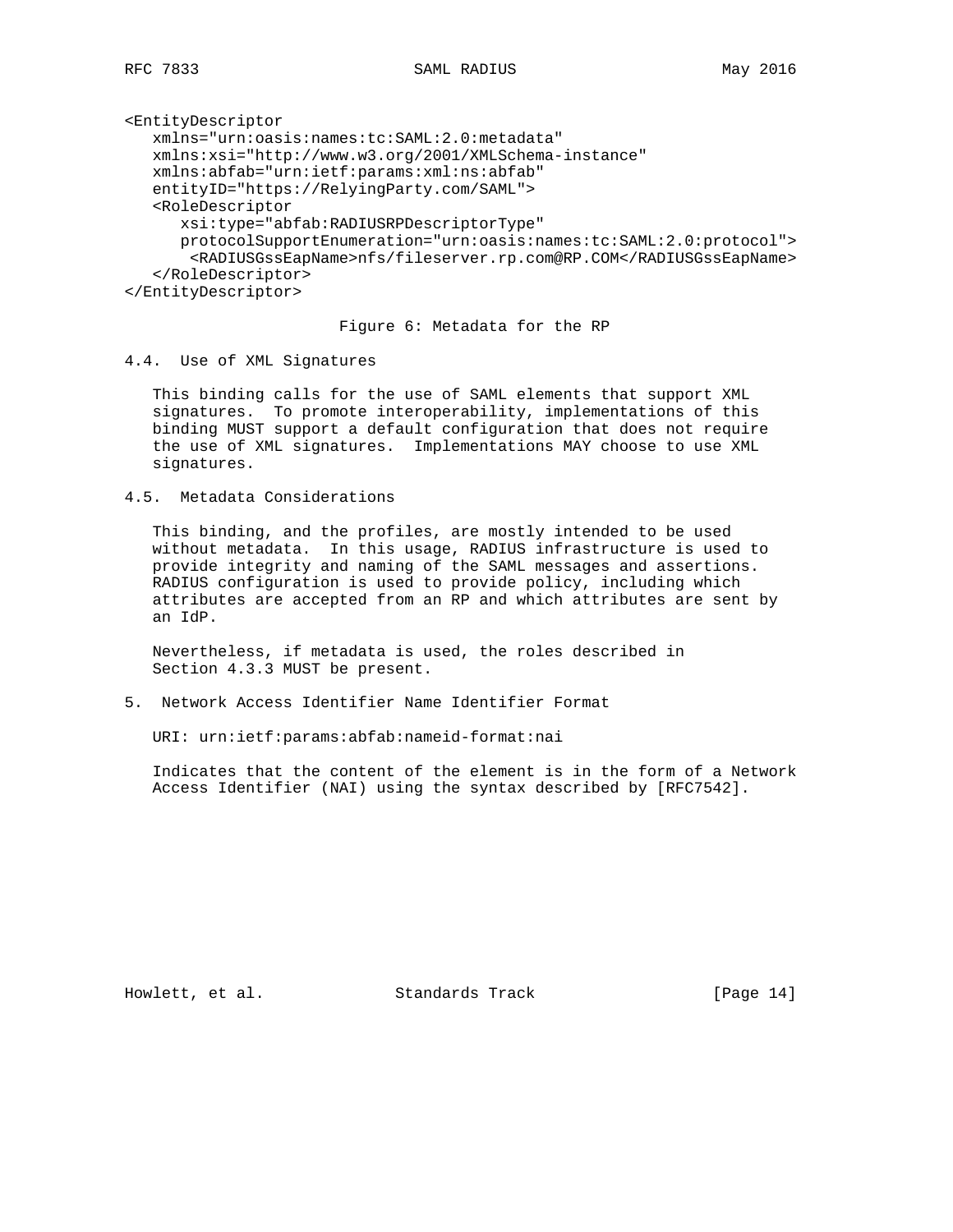6. RADIUS State Confirmation Method Identifiers

URI: urn:ietf:params:abfab:cm:user

URI: urn:ietf:params:abfab:cm:machine

 Indicates that the subject is the system entity (either the user or machine) authenticated by a previously transmitted RADIUS Access-Accept message, as identified by the value of that RADIUS message's State attribute.

7. ABFAB Authentication Profile

 In the scenario supported by the ABFAB Authentication Profile, a client controlling a User Agent requests access to an RP. The RP uses RADIUS to authenticate the client. In particular, the RP, acting as a RADIUS client, attempts to validate the client's credentials against a RADIUS server acting as the client's IdP. If the IdP successfully authenticates the client, it produces an authentication assertion that is consumed by the RP. This assertion MAY include a name identifier that can be used between the RP and the IdP to refer to the client.

7.1. Required Information

Identification: urn:ietf:params:abfab:profiles:authentication

Contact information: iesg@ietf.org

 SAML confirmation method identifiers: The SAML V2.0 "RADIUS State" confirmation method identifiers -- either urn:ietf:params:abfab:cm:user or urn:ietf:params:abfab:cm:machine - are used by this profile.

Updates: None.

Howlett, et al. Standards Track [Page 15]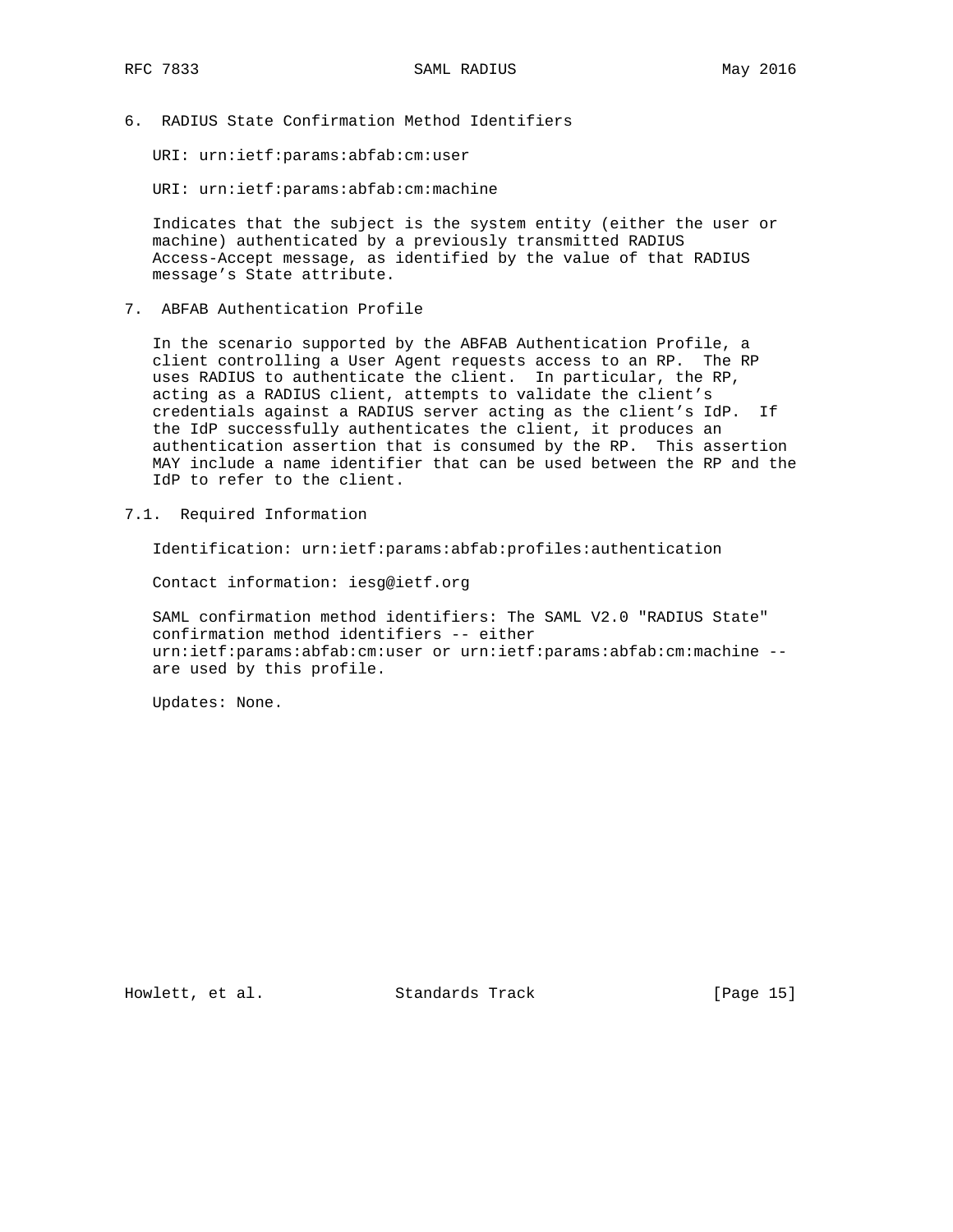### 7.2. Profile Overview

 To implement this scenario, this profile of the SAML Authentication Request Protocol MUST be used in conjunction with the SAML RADIUS binding defined in Section 4.

 This profile is based on the SAML V2.0 web browser single sign-on profile [OASIS.saml-profiles-2.0-os]. There are some important differences; specifically:

- Authentication: This profile does not require the use of any particular authentication method. The ABFAB architecture does require the use of the Extensible Authentication Protocol (EAP) [RFC3579], but this specification may be used in other non-ABFAB scenarios.
- Bindings: This profile does not use HTTP-based bindings. Instead, all SAML protocol messages are transported using the SAML RADIUS binding defined in Section 4. This is intended to reduce the number of bindings that implementations must support to be interoperable.
- Requests: The profile does not permit the RP to name the <saml:Subject> of the <samlp:AuthnRequest>. This is intended to simplify implementation and interoperability.
- Responses: The profile only permits the IdP to return a single SAML message or assertion that MUST contain exactly one authentication statement. Other statements may be included within this assertion at the discretion of the IdP. This is intended to simplify implementation and interoperability.

Howlett, et al. Standards Track [Page 16]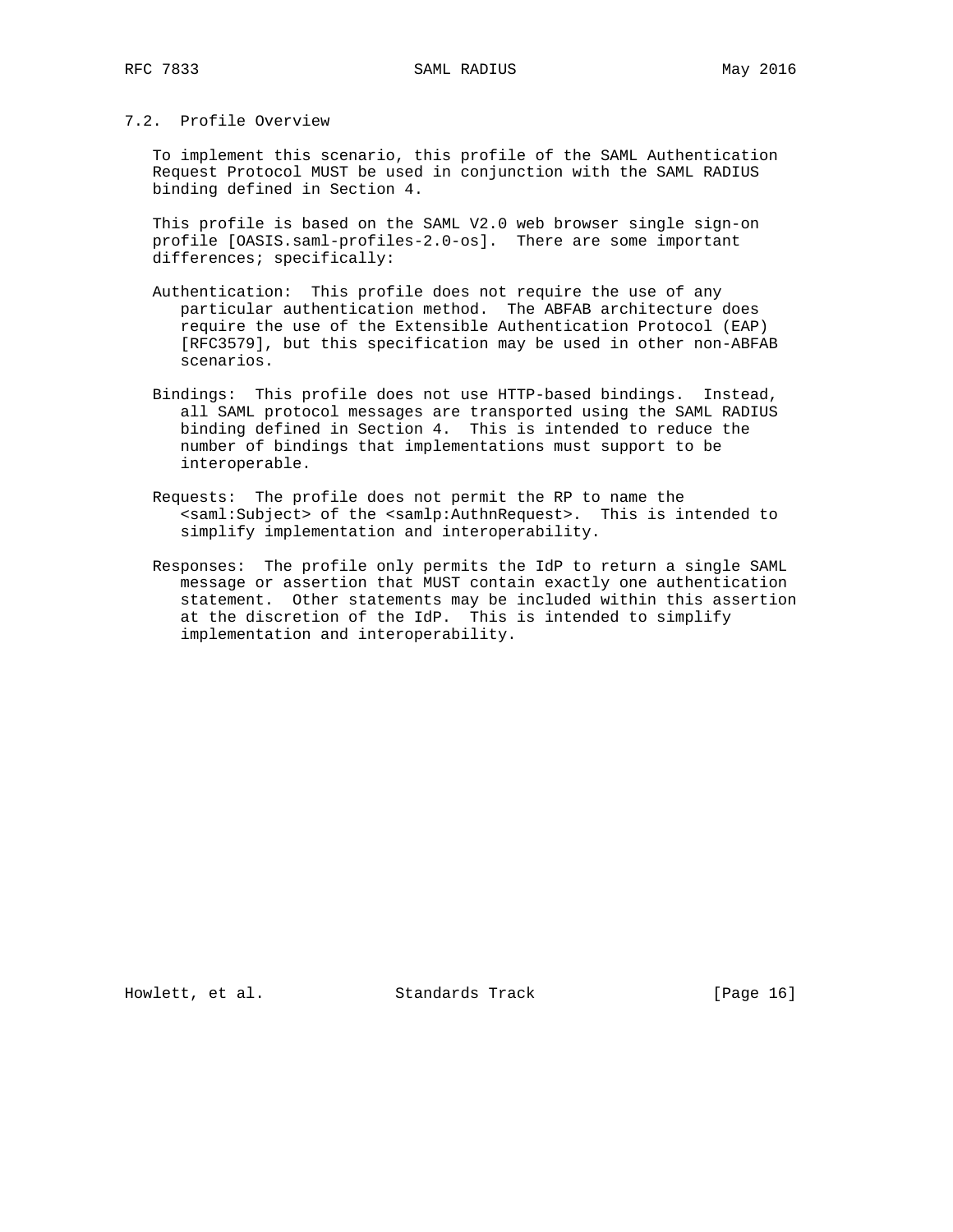Figure 7 below illustrates the flow of messages within this profile.

| Client |               | Relying Party | Identity Provider |
|--------|---------------|---------------|-------------------|
|        | (1)<br>$\geq$ |               |                   |
|        |               | (2)           | ⋗                 |
|        | (3)           |               |                   |
|        |               | (4)           |                   |
|        | (5)           |               |                   |
|        |               | V             |                   |

Figure 7: Flow of Messages

 The following steps are described by the profile. Within an individual step, there may be one or more actual message exchanges.

- 1. Client request to RP (Section 7.3.1): In step 1, the client, via a User Agent, makes a request for a secured resource at the RP. The RP determines that no security context for the client exists and initiates the authentication process.
- 2. RP issues <samlp:AuthnRequest> to IdP (Section 7.3.2). In step 2, the RP may optionally issue a <samlp:AuthnRequest> message to be delivered to the IdP using the SAML-Protocol RADIUS attribute.
- 3. IdP identifies client (Section 7.3.3). In step 3, the client is authenticated and identified by the IdP, while honoring any requirements imposed by the RP in the <samlp:AuthnRequest> message if provided.
- 4. IdP issues <samlp:Response> to RP (Section 7.3.4). In step 4, the IdP issues a <samlp:Response> message to the RP using the SAML RADIUS binding. The response either indicates an error or includes a SAML authentication statement in exactly one SAML Assertion. If the RP did not send a <samlp:AuthnRequest>, the IdP issues an unsolicited <samlp:Assertion>, as described in Section 7.4.4.

Howlett, et al. Standards Track [Page 17]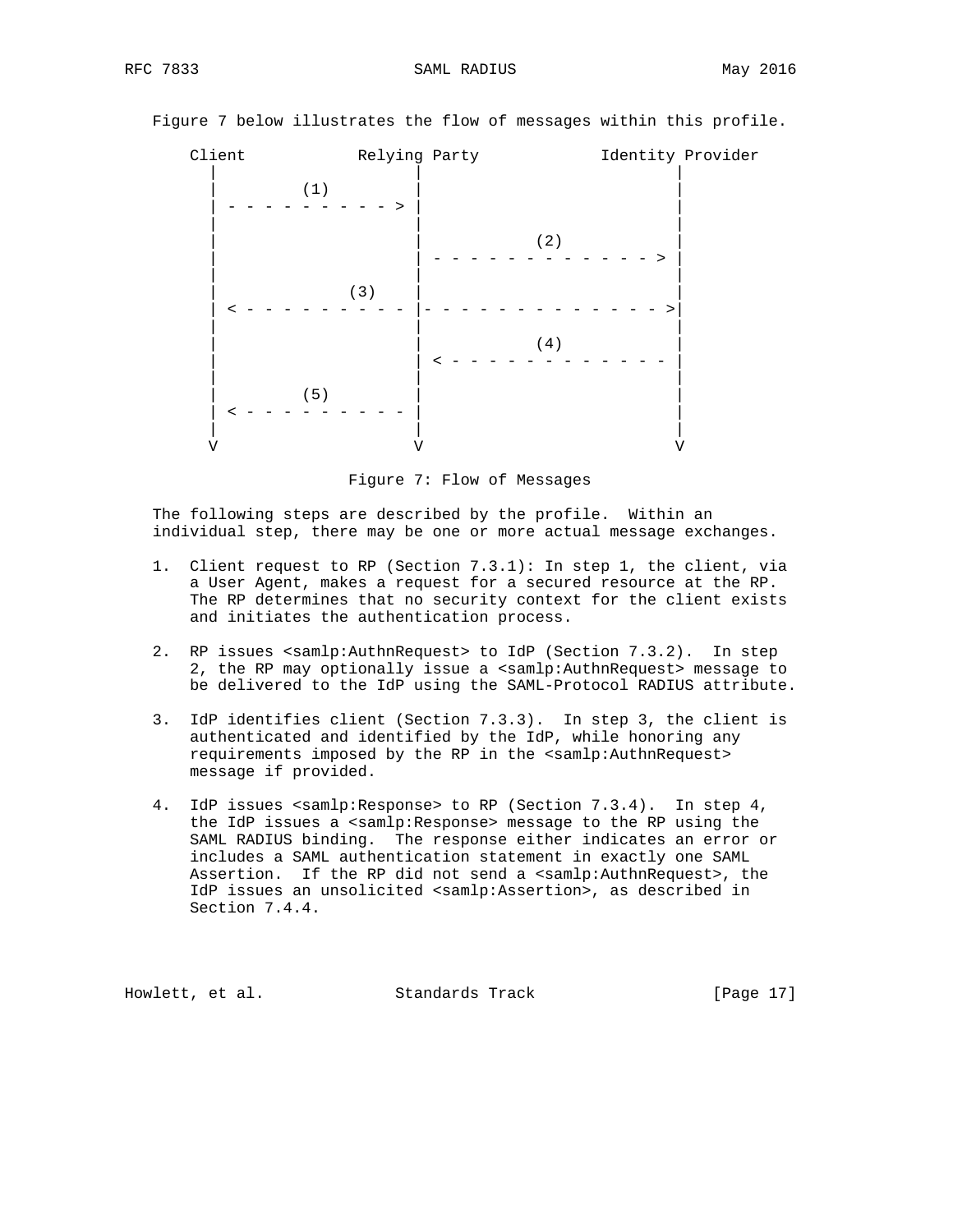- 5. RP grants or denies access to client (Section 7.3.5). In step 5, having received the response from the IdP, the RP can respond to the client with its own error, or can establish its own security context for the client and return the requested resource.
- 7.3. Profile Description

 The ABFAB Authentication Profile is a profile of the SAML V2.0 Authentication Request Protocol [OASIS.saml-core-2.0-os]. Where both specifications conflict, the ABFAB Authentication Profile takes precedence.

7.3.1. Client Request to Relying Party

 The profile is initiated by an arbitrary client request to the RP. There are no restrictions on the form of the request. The RP is free to use any means it wishes to associate the subsequent interactions with the original request. The RP, acting as a RADIUS client, attempts to authenticate the client.

7.3.2. Relying Party Issues <samlp:AuthnRequest> to Identity Provider

 The RP uses RADIUS to communicate with the client's IdP. The RP MAY include a <samlp:AuthnRequest> within this RADIUS Access-Request message using the SAML-Protocol RADIUS attribute. The "next hop" destination MAY be the IdP or, alternatively, an intermediate RADIUS proxy.

Profile-specific rules for the contents of the <samlp:AuthnRequest> element are given in Section 7.4.1.

7.3.3. Identity Provider Identifies Client

 The IdP MUST establish the identity of the client using a RADIUS authentication method, or else it will return an error. If the ForceAuthn attribute in the <samlp:AuthnRequest> element (if sent by the RP) is present and true, the IdP MUST freshly establish this identity rather than relying on any existing session state it may have with the client (for example, TLS state that may be used for session resumption). Otherwise, and in all other respects, the IdP may use any method to authenticate the client, subject to the constraints called out in the <samlp:AuthnRequest> message.

Howlett, et al. Standards Track [Page 18]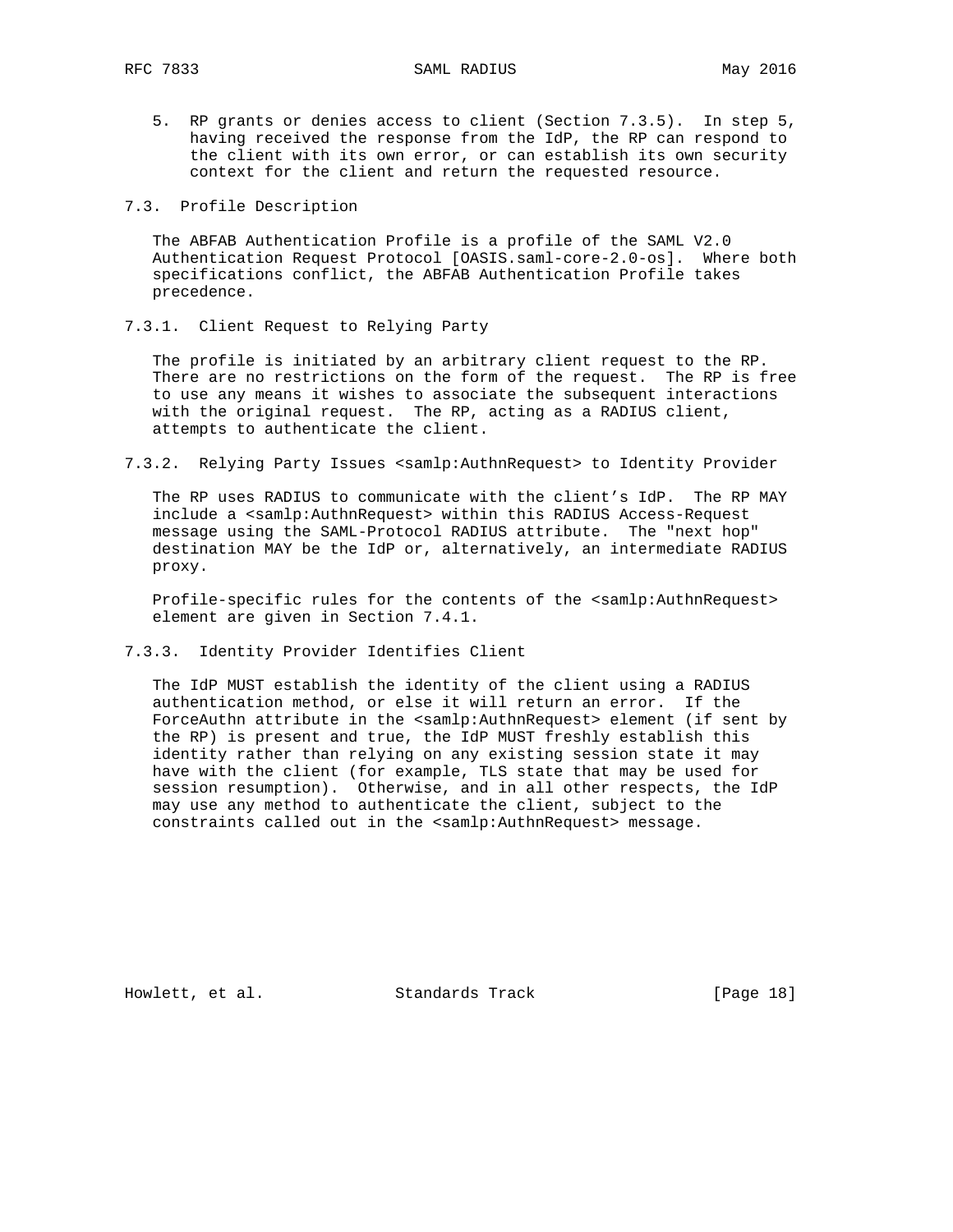RFC 7833 SAML RADIUS SAME RECTRISES May 2016

7.3.4. Identity Provider Issues <samlp:Response> to Relying Party

 The IdP MUST conclude the authentication in a manner consistent with the RADIUS authentication result. The IdP MAY issue a <samlp:Response> message to the RP that is consistent with the authentication result, as described in [OASIS.saml-core-2.0-os]. This SAML response is delivered to the RP using the SAML RADIUS binding described in Section 4.

Profile-specific rules regarding the contents of the <samlp:Response> element are given in Section 7.4.2.

7.3.5. Relying Party Grants or Denies Access to Client

If a <samlp:Response> message is issued by the IdP, the RP MUST process that message and any enclosed assertion elements as described in [OASIS.saml-core-2.0-os]. Any subsequent use of the assertion elements is at the discretion of the RP, subject to any restrictions contained within the assertions themselves or from any previously established out-of-band policy that governs the interaction between the IdP and the RP.

7.4. Use of Authentication Request Protocol

 This profile is based on the Authentication Request Protocol defined in [OASIS.saml-core-2.0-os]. In the nomenclature of actors enumerated in Section 3.4 of that document, the RP is the requester, the User Agent is the attesting entity, and the client is the subject.

7.4.1. <samlp:AuthnRequest> Usage

 The RP MUST NOT include a <saml:Subject> element in the request. The authenticated RADIUS identity identifies the client to the IdP.

 An RP MAY include any message content described in Section 3.4.1 of [OASIS.saml-core-2.0-os]. All processing rules are as defined in [OASIS.saml-core-2.0-os].

 If the RP wishes to permit the IdP to establish a new identifier for the client if none exists, it MUST include a <saml:NameIDPolicy> element with the AllowCreate attribute set to "true". Otherwise, only a client for whom the IdP has previously established an identifier usable by the RP can be authenticated successfully.

 The <samlp:AuthnRequest> message MAY be signed. Authentication and integrity are also provided by the SAML RADIUS binding.

Howlett, et al. Standards Track [Page 19]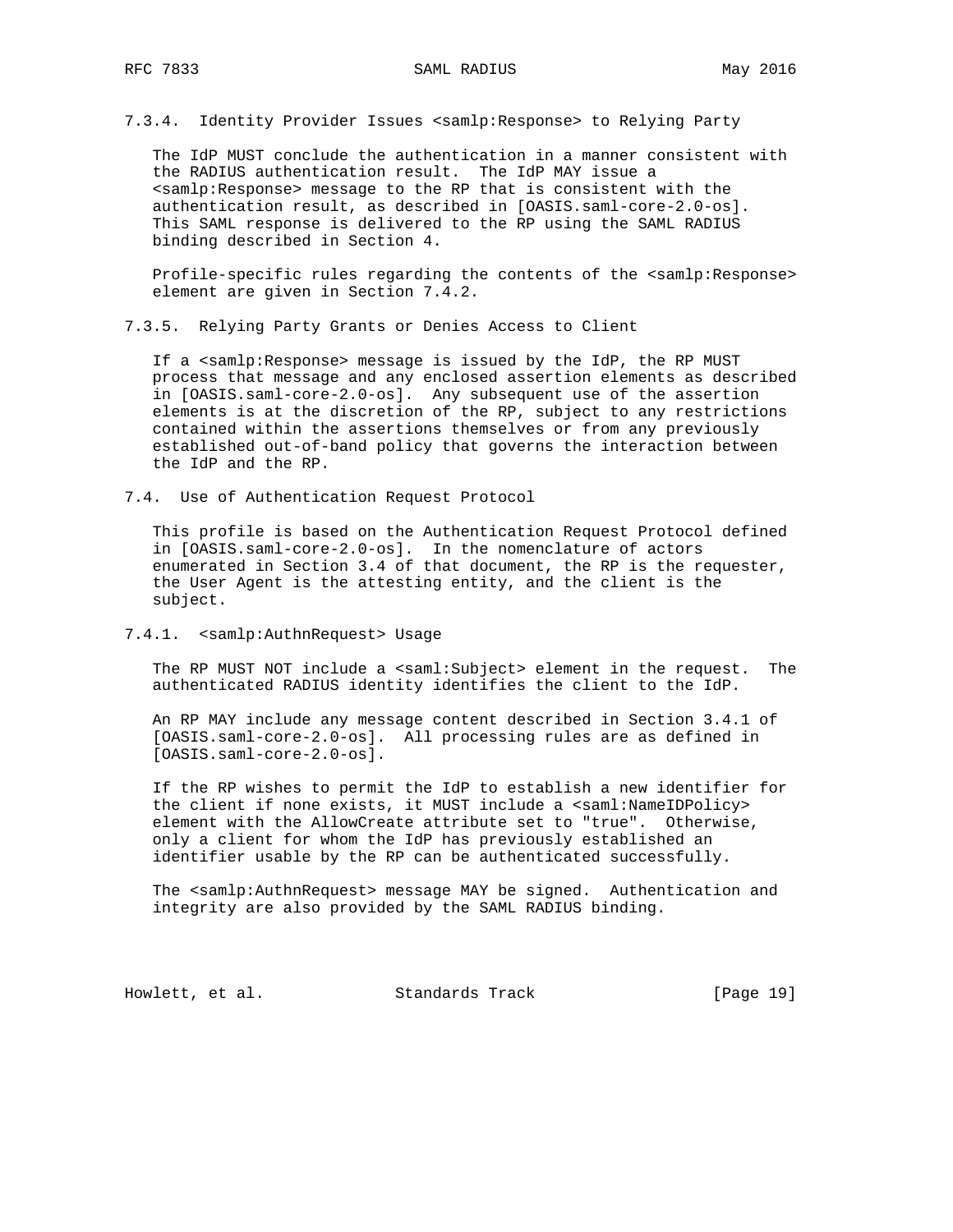7.4.2. <samlp:Response> Message Usage

 If the IdP cannot or will not satisfy the request, it MUST respond with a <samlp:Response> message containing an appropriate error status code or codes and/or respond with a RADIUS Access-Reject message.

 If the IdP wishes to return an error, it MUST NOT include any assertions in the <samlp:Response> message. Otherwise, if the request is successful (or if the response is not associated with a request), the <samlp:Response> element is subject to the following constraints:

- o It MAY be signed.
- o It MUST contain exactly one assertion. The <saml:Subject> element of this assertion MUST refer to the authenticated RADIUS user.
- o The assertion MUST contain a <saml:AuthnStatement>. Also, the assertion MUST contain a <saml:Subject> element with at least one <saml:SubjectConfirmation> element containing a <saml:ConfirmationMethod> element of urn:ietf:params:abfab:cm:user or urn:ietf:params:abfab:cm:machine that reflects the authentication of the client to the IdP. Since the <samlp:Response> message is in response to a <samlp:AuthnRequest>, the InResponseTo attribute (in both the <saml:SubjectConfirmationData> and <saml:Response> elements) MUST match the request's ID. The <saml:Subject> element MAY use the NAI name identifier format described in Section 5 to establish an identifier between the RP and the IdP.
- o Other conditions MAY be included as requested by the RP or at the discretion of the IdP. The IdP is NOT obligated to honor the requested set of conditions in the <samlp:AuthnRequest>, if any.
- 7.4.3. <samlp:Response> Message Processing Rules

The RP MUST do the following:

- o Assume that the client's identifier implied by a SAML <Subject> element, if present, takes precedence over an identifier implied by the RADIUS User-Name attribute.
- o Verify that the InResponseTo attribute in the "RADIUS State" <saml:SubjectConfirmationData> equals the ID of its original <samlp:AuthnRequest> message, unless the response is unsolicited, in which case the attribute MUST NOT be present.

Howlett, et al. Standards Track [Page 20]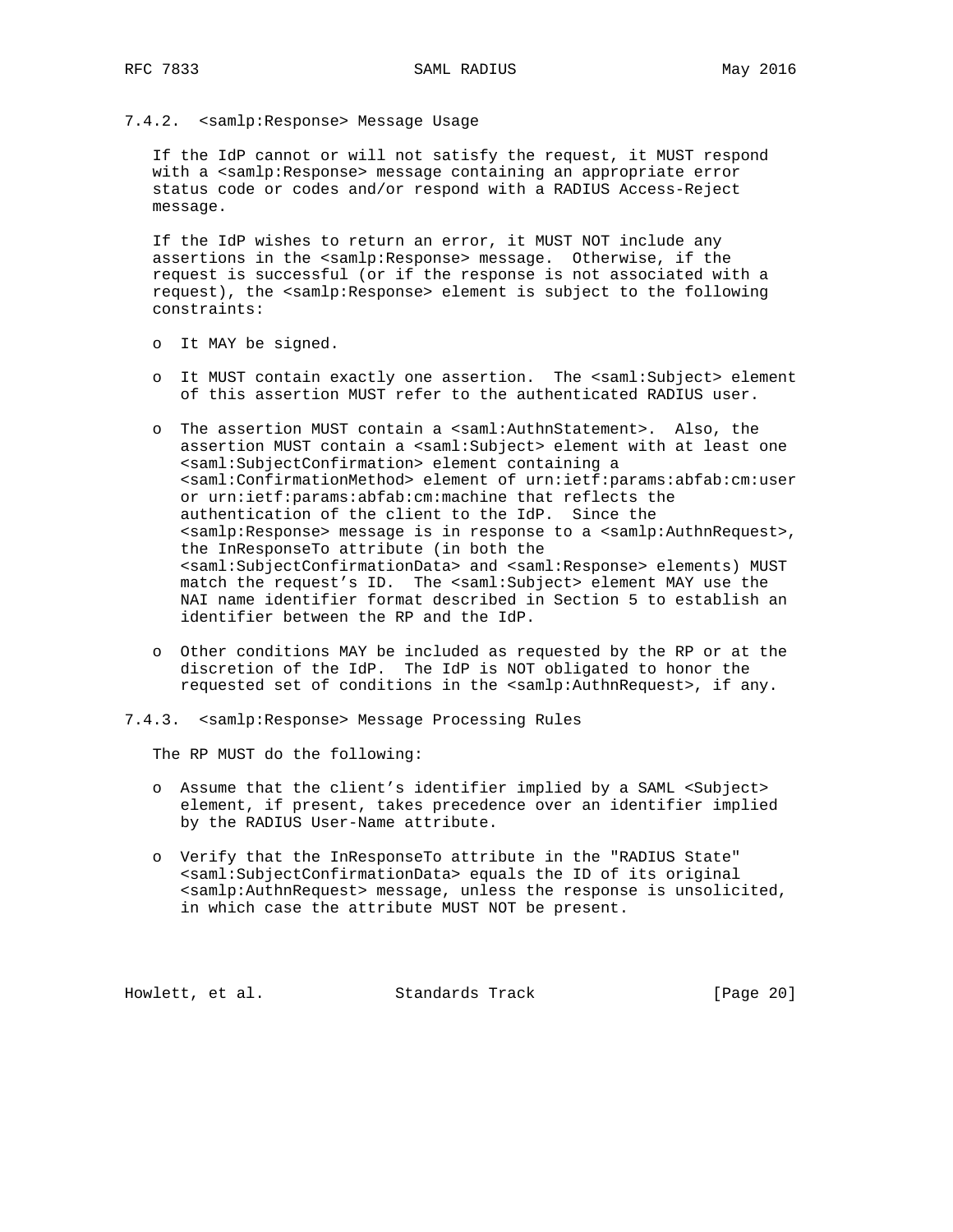- o If a <saml:AuthnStatement> used to establish a security context for the client contains a SessionNotOnOrAfter attribute, the security context SHOULD be discarded once this time is reached, unless the RP reestablishes the client's identity by repeating the use of this profile.
- o Verify that any assertions relied upon are valid according to processing rules specified in [OASIS.saml-core-2.0-os].
- o Any assertion that is not valid or whose subject confirmation requirements cannot be met MUST be discarded and MUST NOT be used to establish a security context for the client.
- 7.4.4. Unsolicited Responses

 An IdP MAY initiate this profile by delivering an unsolicited assertion to an RP. This MUST NOT contain any <saml:SubjectConfirmationData> elements containing an InResponseTo attribute.

7.4.5. Use of the SAML RADIUS Binding

 It is RECOMMENDED that the RADIUS exchange be protected using TLS encryption for RADIUS [RFC6614] to provide confidentiality and integrity protection.

7.4.6. Use of XML Signatures

 This profile calls for the use of SAML elements that support XML signatures. To promote interoperability, implementations of this profile MUST NOT require the use of XML signatures. Implementations MAY choose to use XML signatures.

7.4.7. Metadata Considerations

 There are no metadata considerations particular to this profile, aside from those applying to the use of the RADIUS binding.

8. ABFAB Assertion Query/Request Profile

 This profile builds on the SAML V2.0 Assertion Query/Request Profile defined by [OASIS.saml-profiles-2.0-os]. That profile describes the use of the Assertion Query and Request Protocol defined by Section 3.3 of [OASIS.saml-core-2.0-os] with synchronous bindings, such as the SOAP binding defined in [OASIS.saml-bindings-2.0-os].

Howlett, et al. Standards Track [Page 21]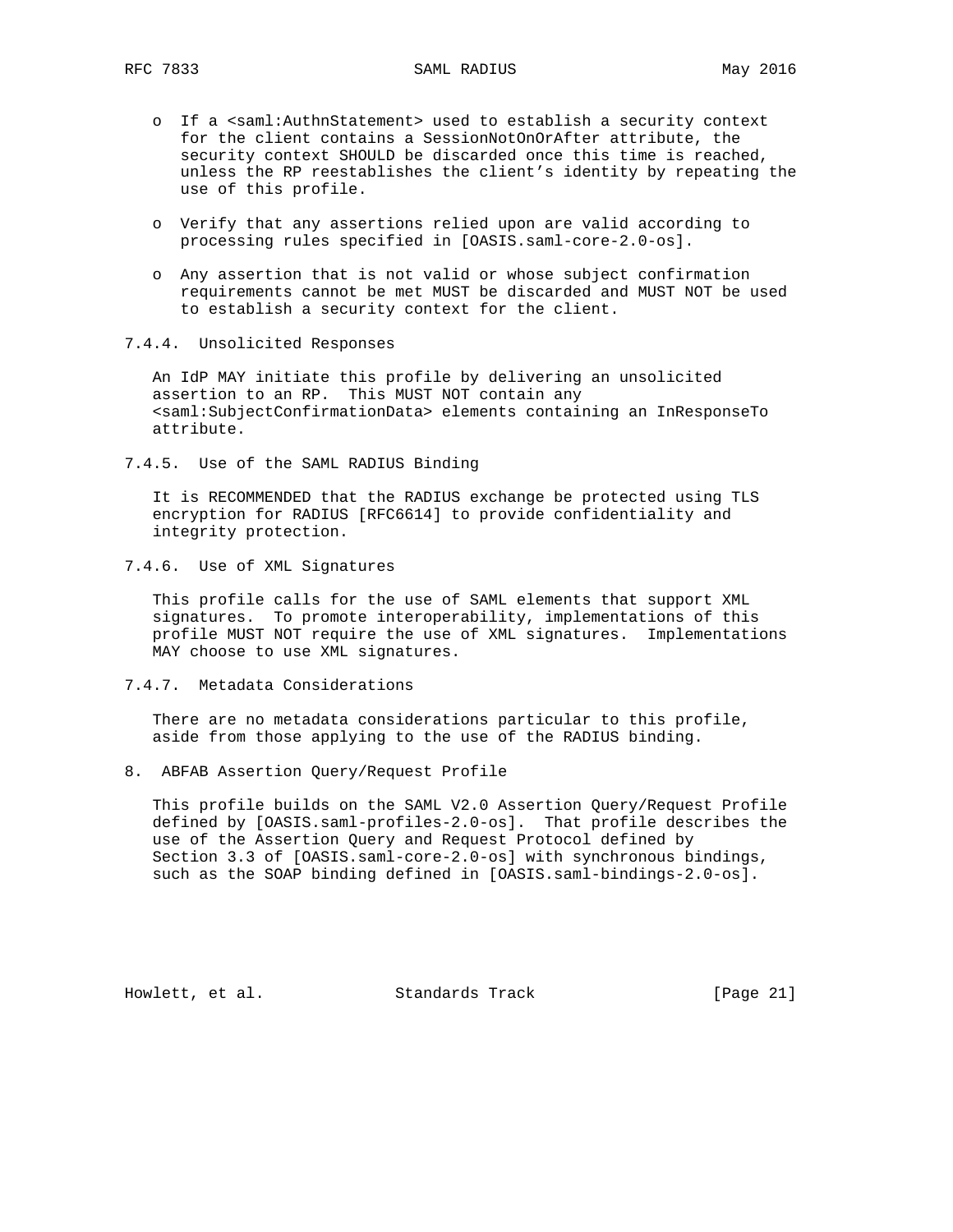RFC 7833 SAML RADIUS SAME RECTRISES May 2016

 Although the SAML V2.0 Assertion Query/Request Profile is independent of the underlying binding, it is nonetheless useful to describe the use of the SAML RADIUS binding defined in Section 4 of this document, in the interest of promoting interoperable implementations, particularly as the SAML V2.0 Assertion Query/Request Profile is most frequently discussed and implemented in the context of the SOAP binding.

8.1. Required Information

Identification: urn:ietf:params:abfab:profiles:query

Contact information: iesg@ietf.org

Description: Given below.

Updates: None.

8.2. Profile Overview

 As with the SAML V2.0 Assertion Query/Request Profile defined by [OASIS.saml-profiles-2.0-os], the message exchange and basic processing rules that govern this profile are largely defined by Section 3.3 of [OASIS.saml-core-2.0-os], which defines the messages to be exchanged, in combination with the binding used to exchange the messages. The SAML RADIUS binding described in this document defines the binding of the message exchange to RADIUS. Unless specifically noted here, all requirements defined in those specifications apply.

 Figure 8 below illustrates the basic template for the Query/Request Profile.

Relying Party **Identity** Provider (SAML requester) (SAML responder) | |  $(1)$  | - - - - - - - - - - - - - - - - - - - - - - - > | | |  $(2)$  | < - - - - - - - - - - - - - - - - - - - - - - - | | | V V

Figure 8: Basic Template for Query/Request Profile

Howlett, et al. Standards Track [Page 22]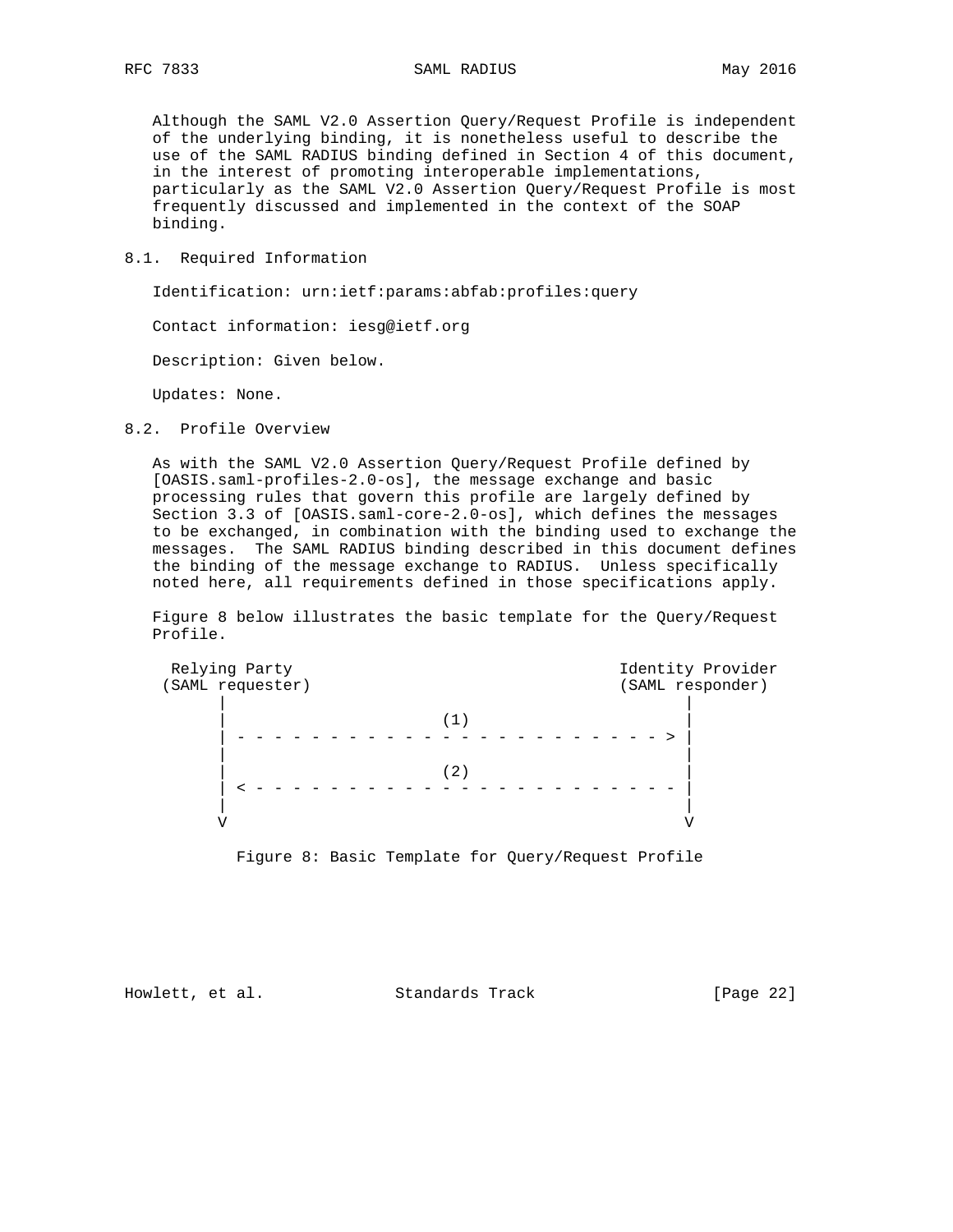The following steps are described by the profile:

- 1. Query/Request issued by RP: In step 1, an RP initiates the profile by sending an <AssertionIDRequest>, <SubjectQuery>, <AuthnQuery>, <AttributeQuery>, or <AuthzDecisionQuery> message to a SAML authority.
- 2. <Response> issued by SAML authority: In step 2, the responding SAML authority (after processing the query or request) issues a <Response> message to the RP.
- 8.3. Profile Description
- 8.3.1. Differences from the SAML V2.0 Assertion Query/Request Profile

 This profile is identical to the SAML V2.0 Assertion Query/Request Profile, with the following exceptions:

- o When processing the SAML request, the IdP MUST give precedence to the client's identifier implied by the RADIUS State attribute, if present, over the identifier implied by the SAML request's <Subject>, if any.
- o In respect to Sections 6.3.1 and 6.5 of [OASIS.saml-profiles-2.0-os], this profile does not consider the use of metadata (as in [OASIS.saml-metadata-2.0-os]). See Section 8.3.4.
- o In respect to Sections 6.3.2, 6.4.1, and 6.4.2 of [OASIS.saml-profiles-2.0-os], this profile additionally stipulates that implementations of this profile MUST NOT require the use of XML signatures. See Section 8.3.3.
- 8.3.2. Use of the SAML RADIUS Binding

The RADIUS Access-Request sent by the RP:

- o MUST include an instance of the RADIUS Service-Type attribute, having a value of Authorize-Only.
- o SHOULD include the RADIUS State attribute, where this Query/Request pertains to a previously authenticated client.

 When processing the SAML request, the IdP MUST give precedence to the client's identifier implied by the RADIUS State attribute over the identifier implied by the SAML request's <Subject>, if any.

Howlett, et al. Standards Track [Page 23]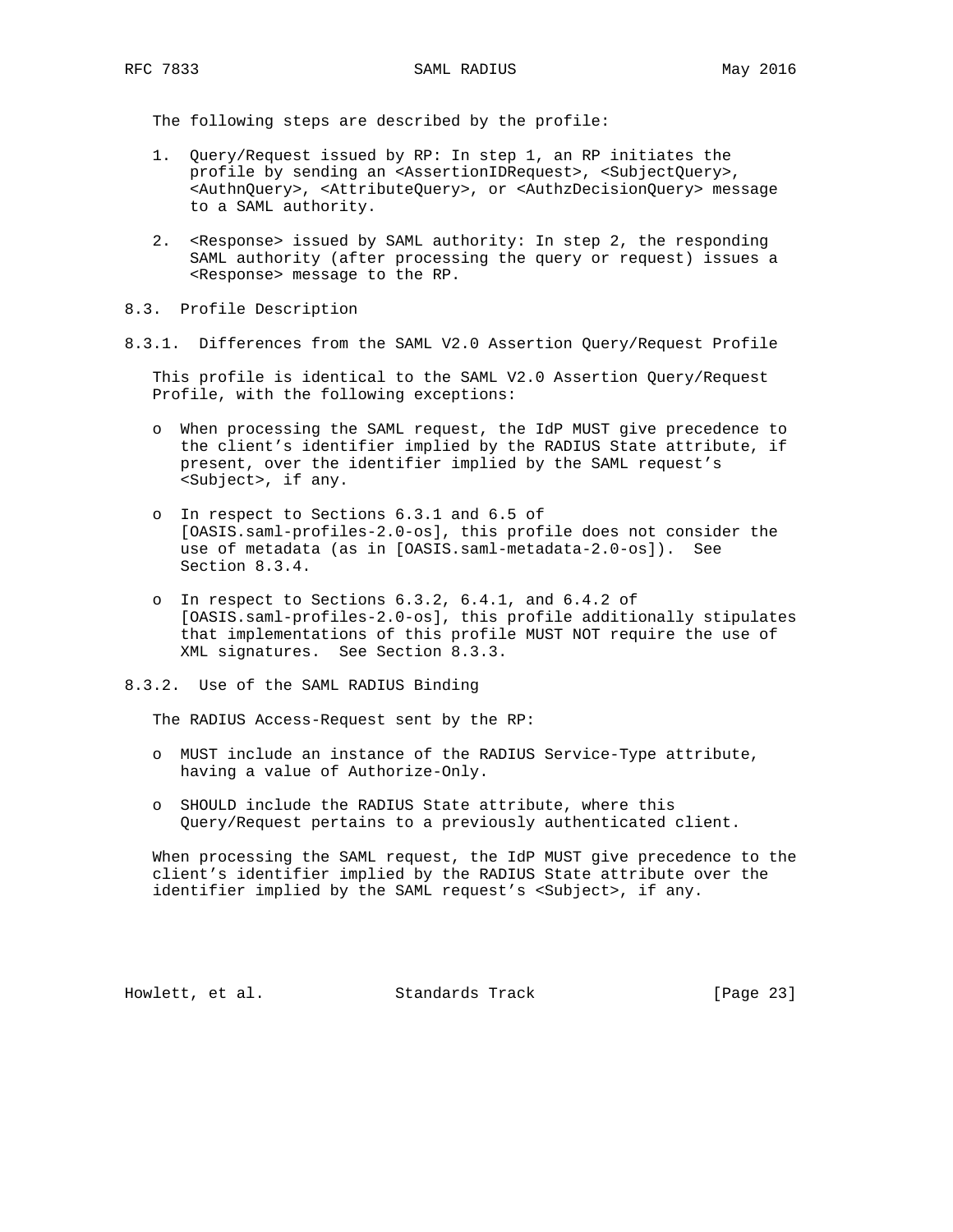It is RECOMMENDED that the RADIUS exchange be protected using TLS encryption for RADIUS [RFC6614] to provide confidentiality and integrity protection.

8.3.3. Use of XML Signatures

 This profile calls for the use of SAML elements that support XML signatures. To promote interoperability, implementations of this profile MUST NOT require the use of XML signatures. Implementations MAY choose to use XML signatures.

8.3.4. Metadata Considerations

 There are no metadata considerations particular to this profile, aside from those applying to the use of the RADIUS binding.

9. Privacy Considerations

 The profiles defined in this document allow an RP to request specific information about the client and allow an IdP to disclose information about that client. In this sense, IdPs MUST apply policy to decide what information is released to a particular RP. Moreover, the identity of the client is typically hidden from the RP unless provided by the IdP. Conversely, the RP does typically know the realm of the IdP, as it is required to route the RADIUS packets to the right destination.

 The kind of information that is released by the IdP can include generic attributes such as affiliation shared by many clients. But even these generic attributes can help to identify a specific client. Other kinds of attributes may also provide an RP with the ability to link the same client between different sessions. Finally, other kinds of attributes might provide a group of RPs with the ability to link the client between them or with personally identifiable information about the client.

 These profiles do not directly provide a client with a mechanism to express preferences about what information is released. That information can be expressed out of band, for example, as part of the enrollment process.

 The RP may disclose privacy-sensitive information about itself as part of the request, although this is unlikely in typical deployments.

Howlett, et al. Standards Track [Page 24]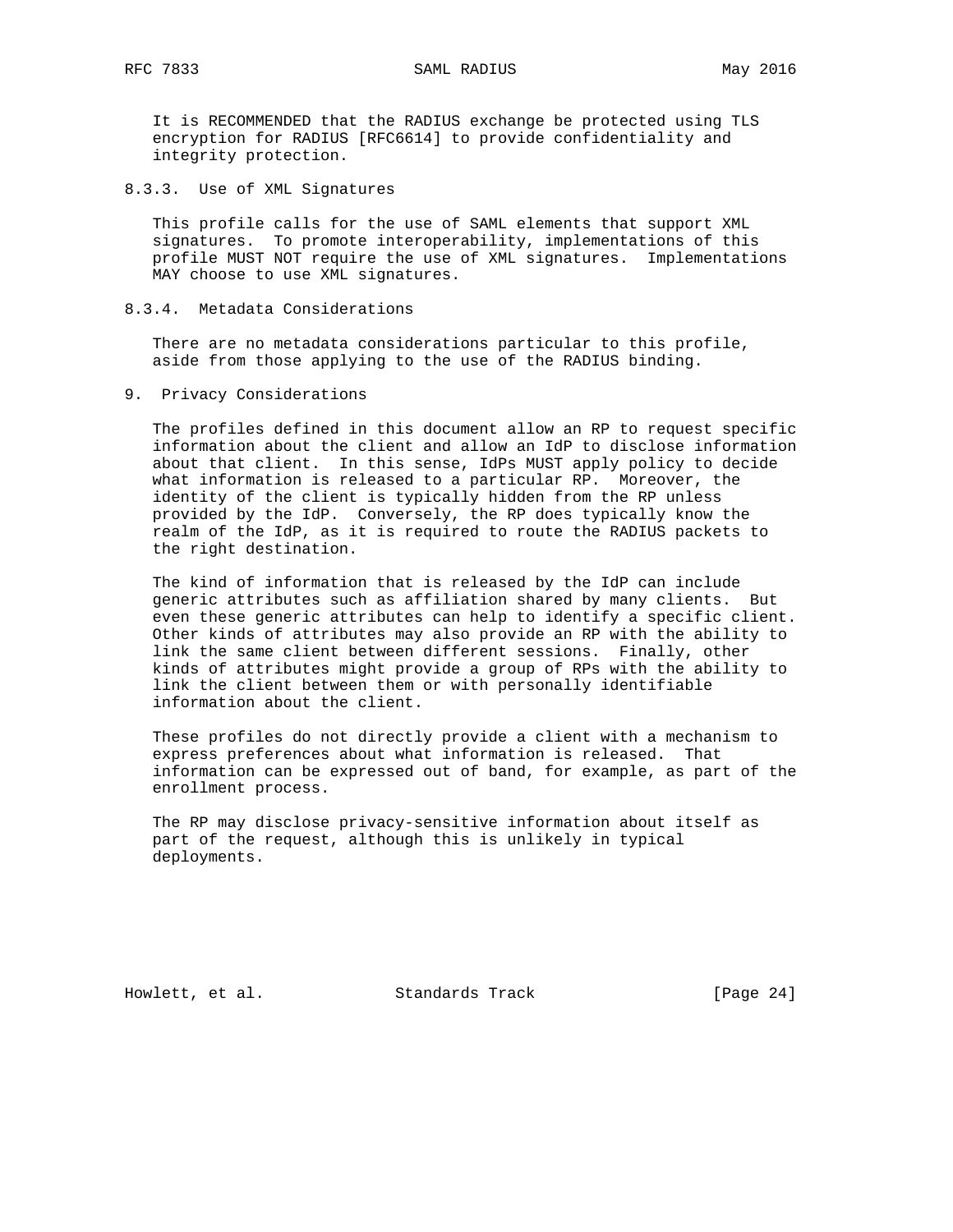If RADIUS proxies are used and encryption is not used, the attributes disclosed by the IdP are visible to the proxies. This is a significant privacy exposure in some deployments. Ongoing work is exploring mechanisms for creating TLS connections directly between the RADIUS client and the RADIUS server to reduce this exposure. If proxies are used, the impact of exposing SAML Assertions to the proxies needs to be carefully considered.

 The use of TLS to provide confidentiality for the RADIUS exchange is strongly encouraged. Without this, passive eavesdroppers can observe the assertions.

#### 10. Security Considerations

 In this specification, the RP MUST trust any statement in the SAML messages from the IdP in the same way that it trusts information contained in RADIUS attributes. These entities MUST trust the RADIUS infrastructure to provide integrity of the SAML messages.

 Furthermore, the RP MUST apply policy and filter the information based on what information the IdP is permitted to assert and on what trust is reasonable to place in proxies between them.

 XML signatures and encryption are provided as an OPTIONAL mechanism for end-to-end security. These mechanisms can protect SAML messages from being modified by proxies in the RADIUS infrastructure. These mechanisms are not mandatory to implement. It is believed that ongoing work to provide direct TLS connections between a RADIUS client and RADIUS server will provide similar assurances but better deployability. XML security is appropriate for deployments where end-to-end security is required but proxies cannot be removed or where SAML messages need to be verified at a later time or by parties not involved in the authentication exchange.

### 11. IANA Considerations

# 11.1. RADIUS Attributes

 The Attribute Types and Attribute Values defined in this document have been registered by the Internet Assigned Numbers Authority (IANA) from the RADIUS namespaces as described in the "IANA Considerations" section of [RFC3575], in accordance with BCP 26 [RFC5226]. For RADIUS packets, attributes, and registries created by this document, IANA has placed them at <http://www.iana.org/assignments/radius-types>.

Howlett, et al. Standards Track [Page 25]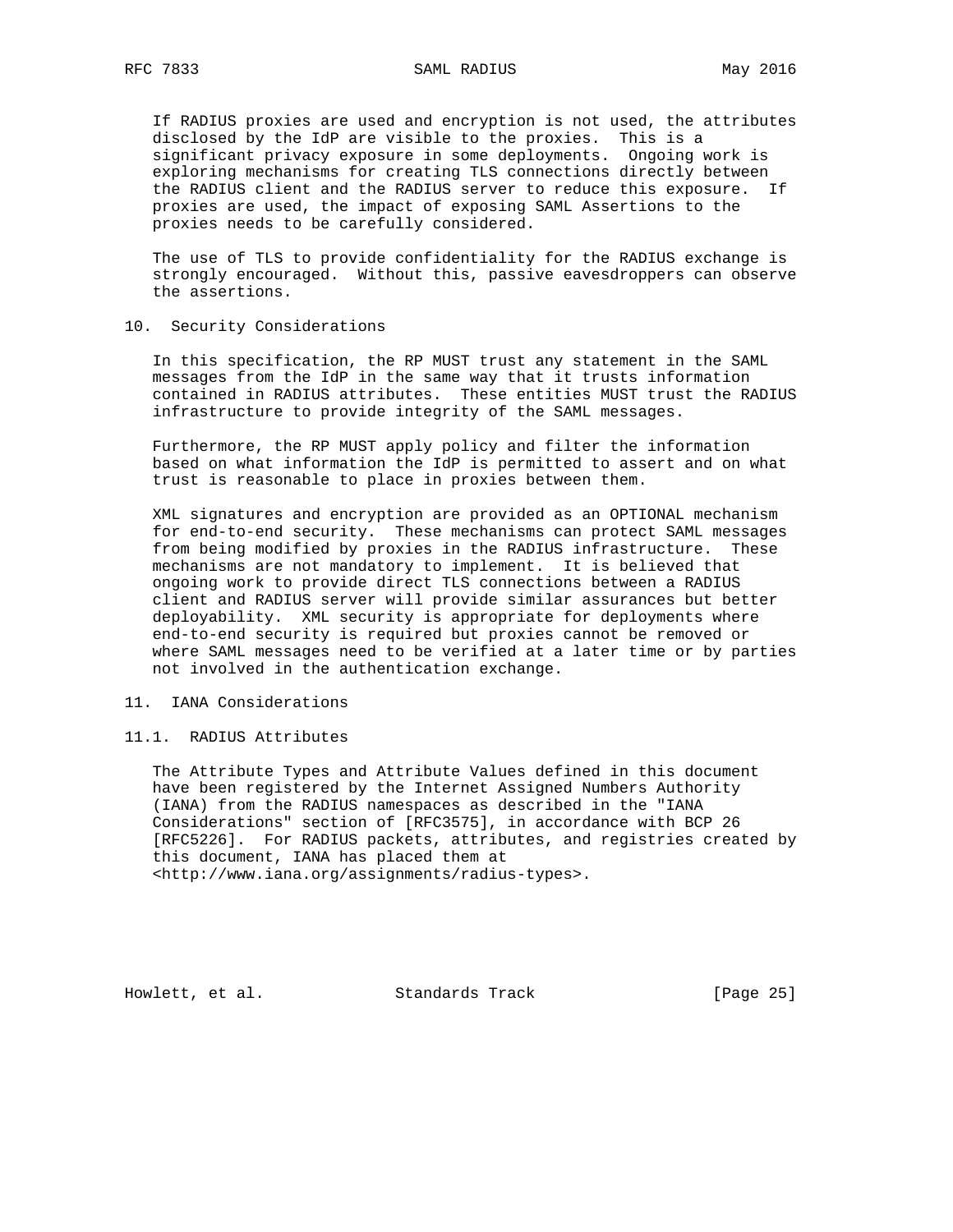In particular, this document defines two new RADIUS attributes, entitled "SAML-Assertion" and "SAML-Protocol" (see Section 3), with assigned values of 245.1 and 245.2 from the long extended space [RFC6929]:

|     | Type Ext. Type Name |                    | Length Meaning           |  |
|-----|---------------------|--------------------|--------------------------|--|
|     |                     |                    |                          |  |
| 245 |                     | SAML-Assertion >=5 | Encodes a SAML Assertion |  |
| 245 | - 2.                | SAML-Protocol >=5  | Encodes a SAML protocol  |  |
|     |                     |                    | message                  |  |

#### 11.2. ABFAB Parameters

 A new top-level registry has been created, entitled "Application Bridging for Federated Access Beyond Web (ABFAB) Parameters".

 In this top-level registry, a sub-registry entitled "ABFAB URN Parameters" has been created. Registration in this registry is via IETF Review or Expert Review procedures [RFC5226].

 This paragraph gives guidance to designated experts. Registrations in this registry are generally only expected as part of protocols published as RFCs on the IETF stream; other URIs are expected to be better choices for non-IETF work. Expert review is permitted mainly to allow early registration related to specifications under development when the community believes they have reached sufficient maturity. The expert SHOULD evaluate the maturity and stability of such an IETF-stream specification. Experts SHOULD review anything not from the IETF stream for consistency and consensus with current practice. Today, such requests would not typically be approved.

 If a parameter named "paramname" is registered in this registry, then its URN will be "urn:ietf:params:abfab:paramname". The initial registrations are as follows:

| Parameter               | Reference |
|-------------------------|-----------|
| bindings: radius        | Section 4 |
| nameid-format:nai       | Section 5 |
| profiles:authentication | Section 7 |
| profiles: query         | Section 8 |
| cm: user                | Section 6 |
| cm:machine              | Section 6 |

ABFAB Parameters

Howlett, et al. Standards Track [Page 26]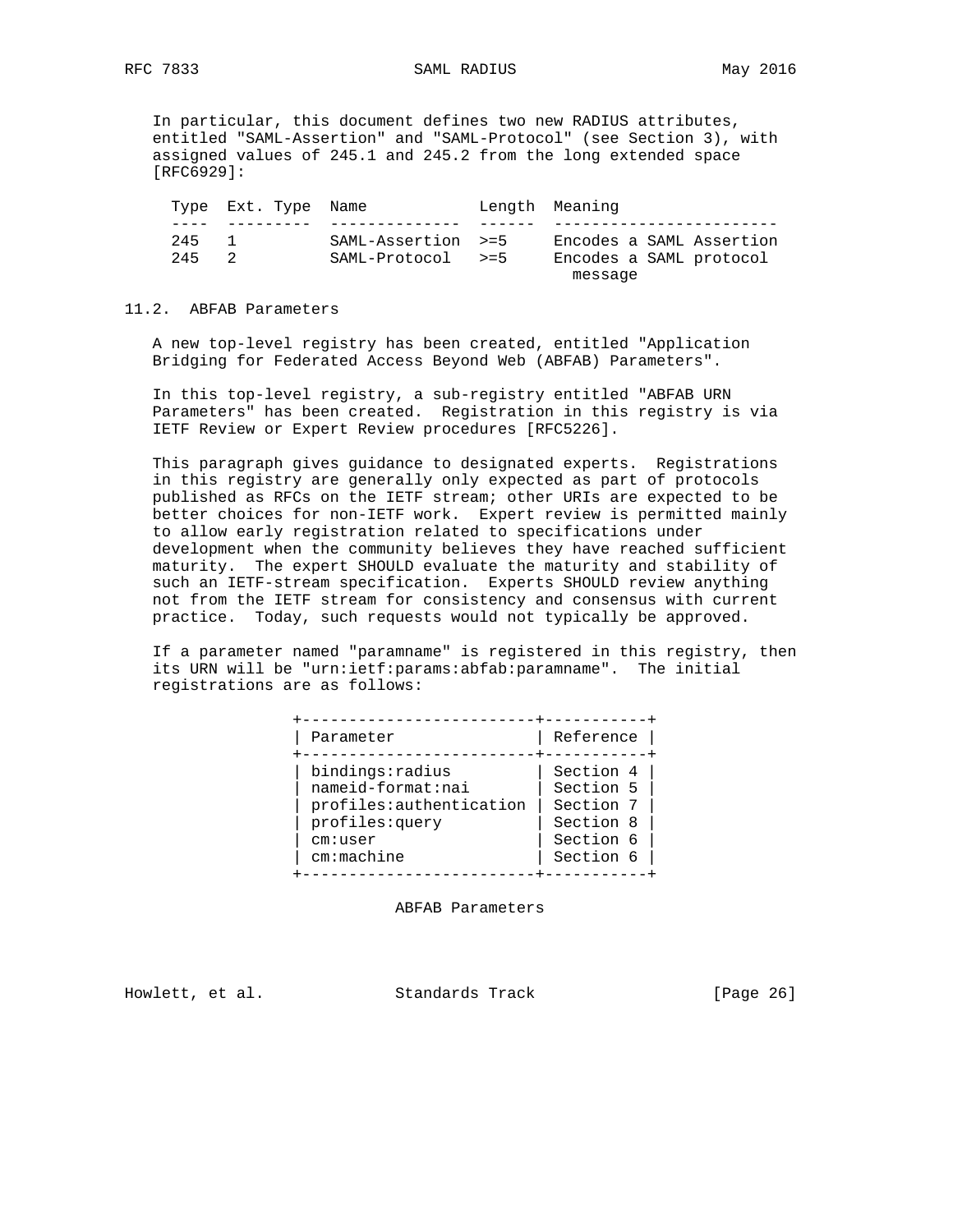11.3. Registration of the ABFAB URN Namespace

 IANA has registered the "abfab" URN sub-namespace in the IETF URN sub-namespace for protocol parameters defined in [RFC3553].

Registry Name: abfab

Specification: RFC 7833 (this document)

Repository: ABFAB URN Parameters (Section 11.2)

 Index Value: Sub-parameters MUST be specified in UTF-8, using standard URI encoding where necessary.

- 12. References
- 12.1. Normative References

 [OASIS.saml-bindings-2.0-os] Cantor, S., Hirsch, F., Kemp, J., Philpott, R., and E. Maler, "Bindings for the OASIS Security Assertion Markup Language (SAML) V2.0", OASIS Standard saml-bindings-2.0-os, March 2005, <http://docs.oasis-open.org/security/saml/v2.0/ saml-bindings-2.0-os.pdf>.

[OASIS.saml-core-2.0-os]

 Cantor, S., Kemp, J., Philpott, R., and E. Maler, "Assertions and Protocols for the OASIS Security Assertion Markup Language (SAML) V2.0", OASIS Standard saml-core-2.0-os, March 2005, <http://docs.oasis-open.org/security/saml/v2.0/ saml-core-2.0-os.pdf>.

 [OASIS.saml-metadata-2.0-os] Cantor, S., Moreh, J., Philpott, R., and E. Maler, "Metadata for the OASIS Security Assertion Markup Language (SAML) V2.0", OASIS Standard saml-metadata-2.0-os, March 2005, <http://docs.oasis-open.org/security/ saml/v2.0/saml-metadata-2.0-os.pdf>.

[OASIS.saml-profiles-2.0-os]

 Hughes, J., Cantor, S., Hodges, J., Hirsch, F., Mishra, P., Philpott, R., and E. Maler, "Profiles for the OASIS Security Assertion Markup Language (SAML) V2.0", OASIS Standard OASIS.saml-profiles-2.0-os, March 2005, <http://docs.oasis-open.org/security/saml/v2.0/ saml-profiles-2.0-os.pdf>.

Howlett, et al. Standards Track [Page 27]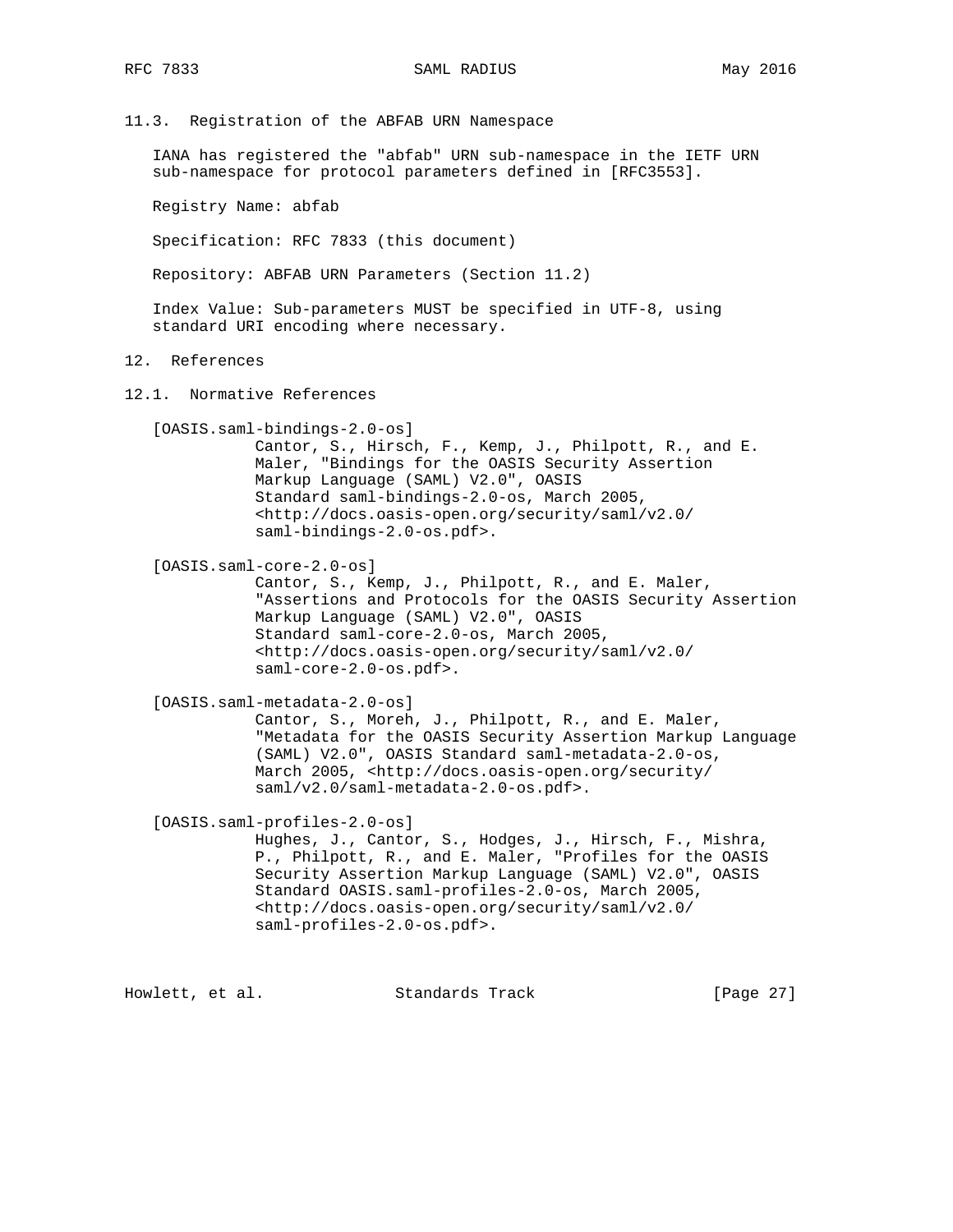- [RFC2119] Bradner, S., "Key words for use in RFCs to Indicate Requirement Levels", BCP 14, RFC 2119, DOI 10.17487/RFC2119, March 1997, <http://www.rfc-editor.org/info/rfc2119>.
- [RFC2865] Rigney, C., Willens, S., Rubens, A., and W. Simpson, "Remote Authentication Dial In User Service (RADIUS)", RFC 2865, DOI 10.17487/RFC2865, June 2000, <http://www.rfc-editor.org/info/rfc2865>.
- [RFC3575] Aboba, B., "IANA Considerations for RADIUS (Remote Authentication Dial In User Service)", RFC 3575, DOI 10.17487/RFC3575, July 2003, <http://www.rfc-editor.org/info/rfc3575>.
- [RFC3579] Aboba, B. and P. Calhoun, "RADIUS (Remote Authentication Dial In User Service) Support For Extensible Authentication Protocol (EAP)", RFC 3579, DOI 10.17487/RFC3579, September 2003, <http://www.rfc-editor.org/info/rfc3579>.
- [RFC6614] Winter, S., McCauley, M., Venaas, S., and K. Wierenga, "Transport Layer Security (TLS) Encryption for RADIUS", RFC 6614, DOI 10.17487/RFC6614, May 2012, <http://www.rfc-editor.org/info/rfc6614>.
- [RFC6929] DeKok, A. and A. Lior, "Remote Authentication Dial In User Service (RADIUS) Protocol Extensions", RFC 6929, DOI 10.17487/RFC6929, April 2013, <http://www.rfc-editor.org/info/rfc6929>.
- [RFC7542] DeKok, A., "The Network Access Identifier", RFC 7542, DOI 10.17487/RFC7542, May 2015, <http://www.rfc-editor.org/info/rfc7542>.

Howlett, et al. Standards Track [Page 28]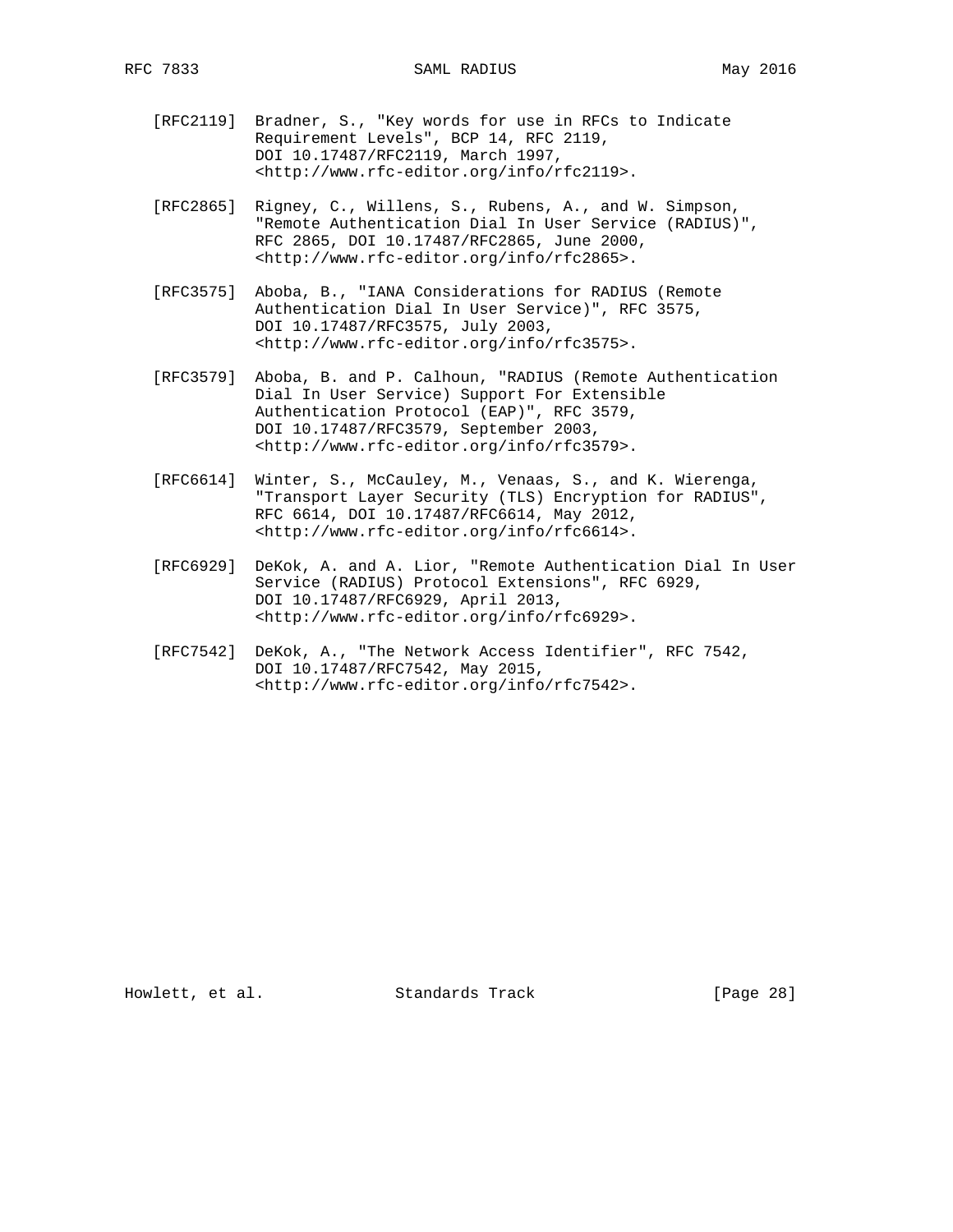12.2. Informative References

[RADIUS-Large-Pkts]

 Hartman, S., "Larger Packets for RADIUS over TCP", Work in Progress, draft-ietf-radext-bigger-packets-07, April 2016.

 [RFC3553] Mealling, M., Masinter, L., Hardie, T., and G. Klyne, "An IETF URN Sub-namespace for Registered Protocol Parameters", BCP 73, RFC 3553, DOI 10.17487/RFC3553, June 2003, <http://www.rfc-editor.org/info/rfc3553>.

- [RFC5226] Narten, T. and H. Alvestrand, "Guidelines for Writing an IANA Considerations Section in RFCs", BCP 26, RFC 5226, DOI 10.17487/RFC5226, May 2008, <http://www.rfc-editor.org/info/rfc5226>.
- [RFC6733] Fajardo, V., Ed., Arkko, J., Loughney, J., and G. Zorn, Ed., "Diameter Base Protocol", RFC 6733, DOI 10.17487/RFC6733, October 2012, <http://www.rfc-editor.org/info/rfc6733>.
- [RFC7055] Hartman, S., Ed., and J. Howlett, "A GSS-API Mechanism for the Extensible Authentication Protocol", RFC 7055, DOI 10.17487/RFC7055, December 2013, <http://www.rfc-editor.org/info/rfc7055>.
- [RFC7499] Perez-Mendez, A., Ed., Marin-Lopez, R., Pereniguez-Garcia, F., Lopez-Millan, G., Lopez, D., and A. DeKok, "Support of Fragmentation of RADIUS Packets", RFC 7499, DOI 10.17487/RFC7499, April 2015, <http://www.rfc-editor.org/info/rfc7499>.
- [RFC7831] Howlett, J., Hartman, S., Tschofenig, H., and J. Schaad, "Application Bridging for Federated Access Beyond Web (ABFAB) Architecture", RFC 7831, DOI 10.17487/RFC7831, May 2016, <http://www.rfc-editor.org/info/rfc7831>.

 [W3C.REC-xmlschema-1] Thompson, H., Beech, D., Maloney, M., and N. Mendelsohn, "XML Schema Part 1: Structures Second Edition", W3C REC-xmlschema-1, October 2004, <http://www.w3.org/TR/xmlschema-1/>.

Howlett, et al. Standards Track [Page 29]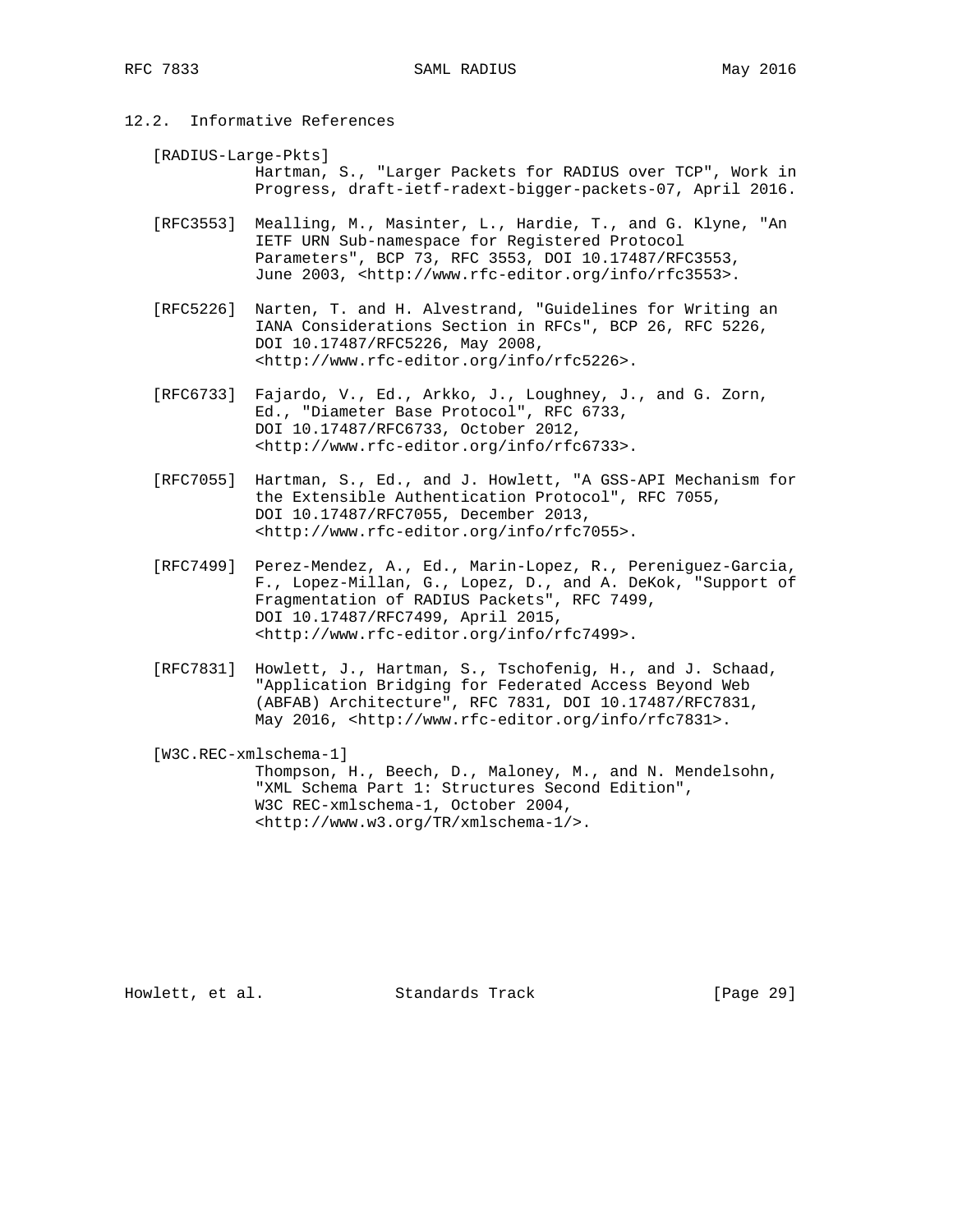Appendix A. XML Schema

 The following schema formally defines the "urn:ietf:params:xml:ns:abfab" namespace used in this document, in conformance with [W3C.REC-xmlschema-1]. Although XML validation is optional, the schema that follows is the normative definition of the constructs it defines. Where the schema differs from any prose in this specification, the schema takes precedence.

<schema

```
 targetNamespace="urn:ietf:params:xml:ns:abfab"
 xmlns="http://www.w3.org/2001/XMLSchema"
 xmlns:md="urn:oasis:names:tc:SAML:2.0:metadata"
 xmlns:abfab="urn:ietf:params:xml:ns:abfab"
 elementFormDefault="unqualified"
 attributeFormDefault="unqualified"
 blockDefault="substitution"
 version="1.0">
 <import namespace="urn:oasis:names:tc:SAML:2.0:metadata"/>
```

```
 <complexType name="RADIUSIDPDescriptorType">
   <complexContent>
     <extension base="md:RoleDescriptorType">
       <sequence>
         <element ref="abfab:RADIUSIDPService"
                        minOccurs="0" maxOccurs="unbounded"/>
         <element ref="abfab:RADIUSRealm"
                       minOccurs="0" maxOccurs="unbounded"/>
       </sequence>
     </extension>
   </complexContent>
 </complexType>
 <element name="RADIUSIDPService" type="md:EndpointType"/>
 <element name="RADIUSRealm" type="string"/>
```
Howlett, et al. Standards Track [Page 30]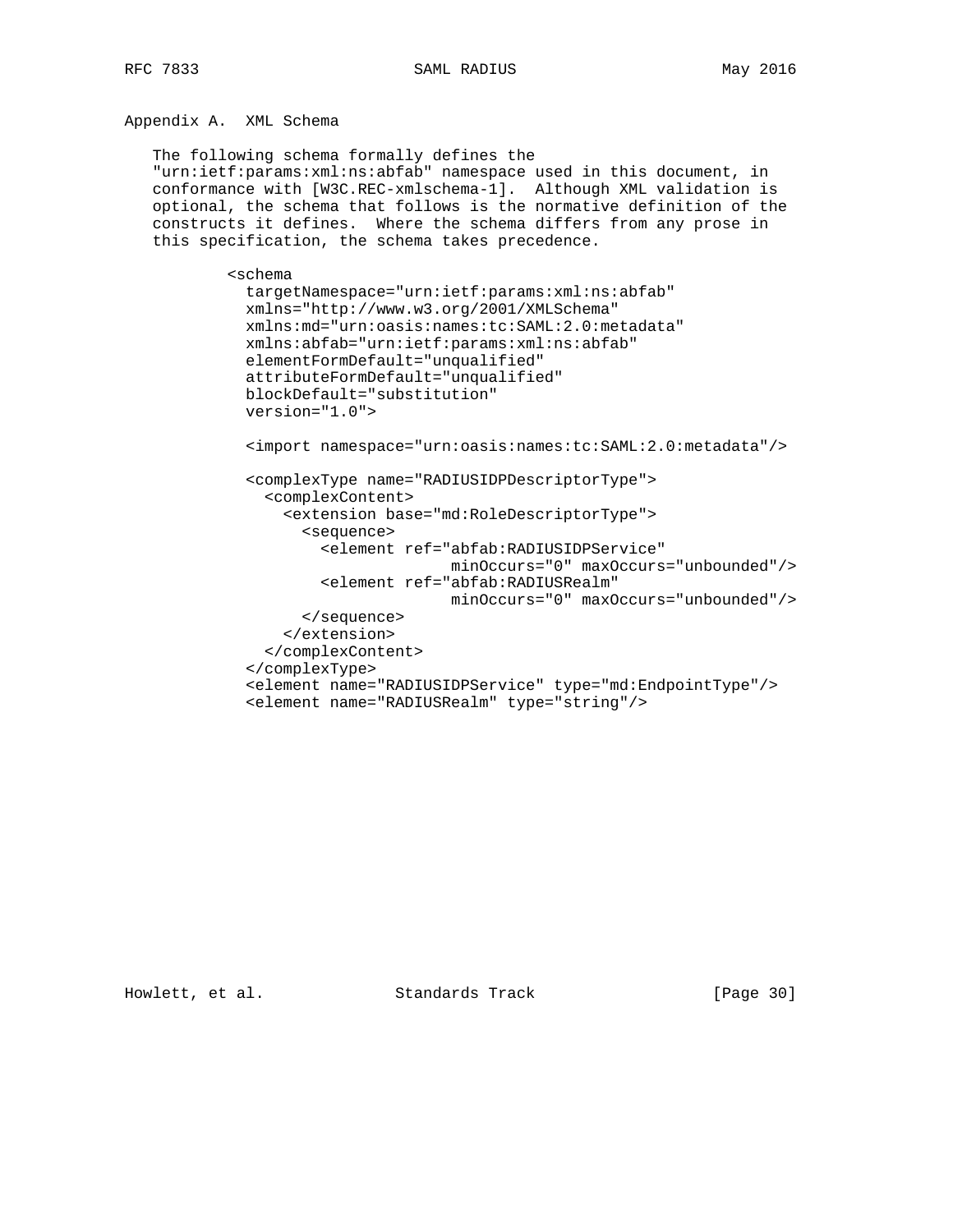```
 <complexType name="RADIUSRPDescriptorType">
     <complexContent>
       <extension base="md:RoleDescriptorType">
         <sequence>
           <element ref="md:RADIUSRPService"
                         minOccurs="0" maxOccurs="unbounded"/>
           <element ref="md:RADIUSNasIpAddress"
                         minOccurs="0" maxOccurs="unbounded"/>
           <element ref="md:RADIUSNasIdentifier"
                         minOccurs="0" maxOccurs="unbounded"/>
           <element ref="md:RADIUSGssEapName"
                         minOccurs="0" maxOccurs="unbounded"/>
         </sequence>
       </extension>
     </complexContent>
  </complexType>
  <element name="RADIUSRPService" type="md:EndpointType"/>
  <element name="RADIUSNasIpAddress" type="string"/>
  <element name="RADIUSNasIdentifier" type="string"/>
  <element name="RADIUSGssEapName" type="string"/>
 </schema>
```